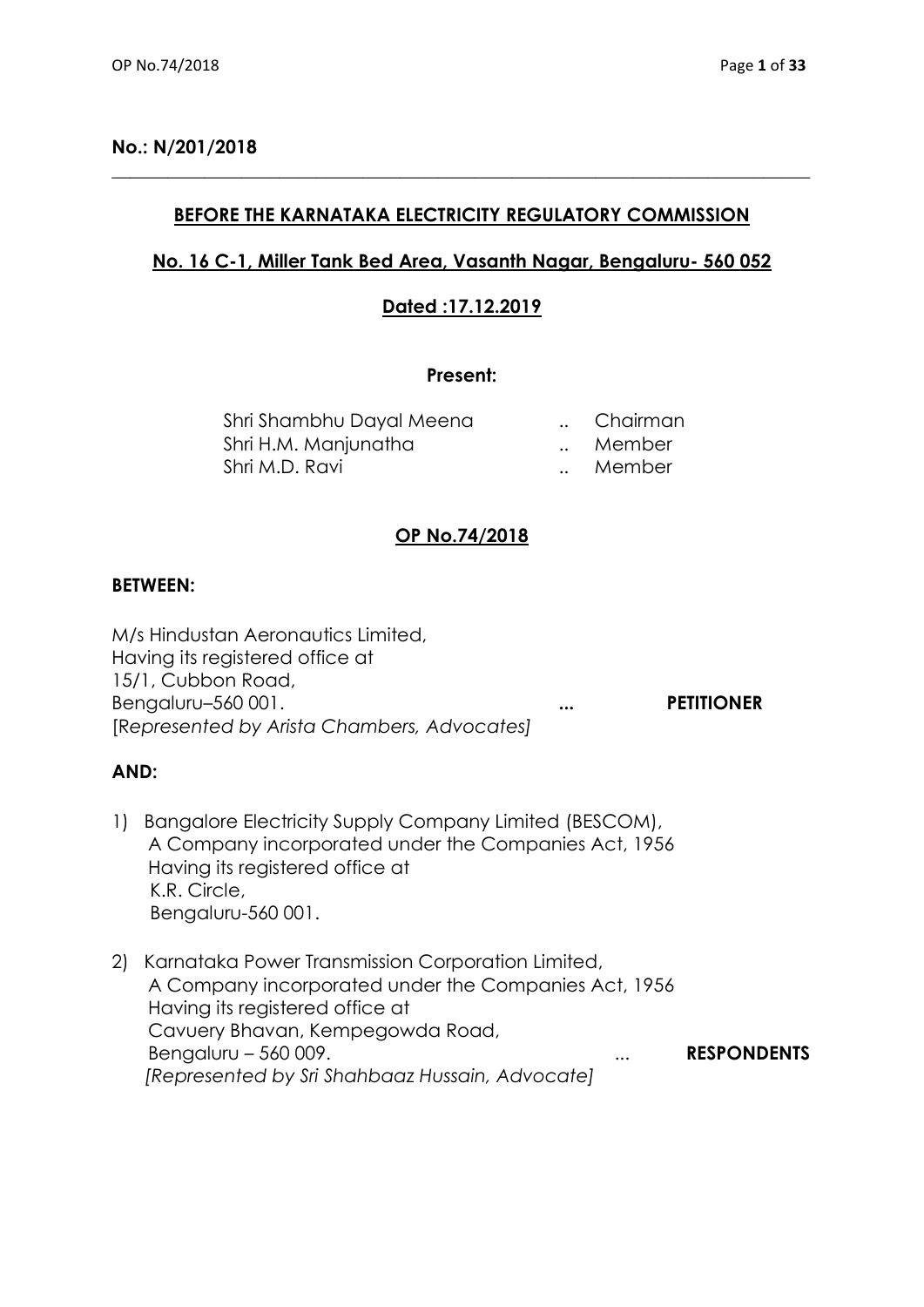# **O R D E R S**

- 1) This Petition is filed under section 86 (1) (f) of the Electricity Act, 2003, praying to:
	- a) direct the Respondent No.1 to permit banking of 49,17,902 units of energy injected by the petitioner prior to execution of Wheeling and Banking Agreements (WBAs) and pay to the petitioner by raising monthly bills in terms of the WBAs dated 12.07.2016 as if the wheeling has taken place from 31.03.2016;
	- b) direct the Respondent no.1 to pay interest on the outstanding amounts from 12<sup>th</sup> July 2016 to the date of actual payment at 12% per annum; and
	- c) pass such orders as deemed fit in the facts and circumstances of the case.
- 2) The facts submitted by the Petitioner, may be summed up, as follows:
	- a) The petitioner is a State-owned aerospace and defence company having its headquarters at Bengaluru.
	- b) The Government of Karnataka vide its Orders No.EN 45 NCE 2016 dated 11.03.2016 and EN 46 NCE 2016 dated 11.03.2016 approved the development of 4.2 MW and 2.1 MW wind power projects by the petitioner at Harapanahalli village and taluk, Davanagere district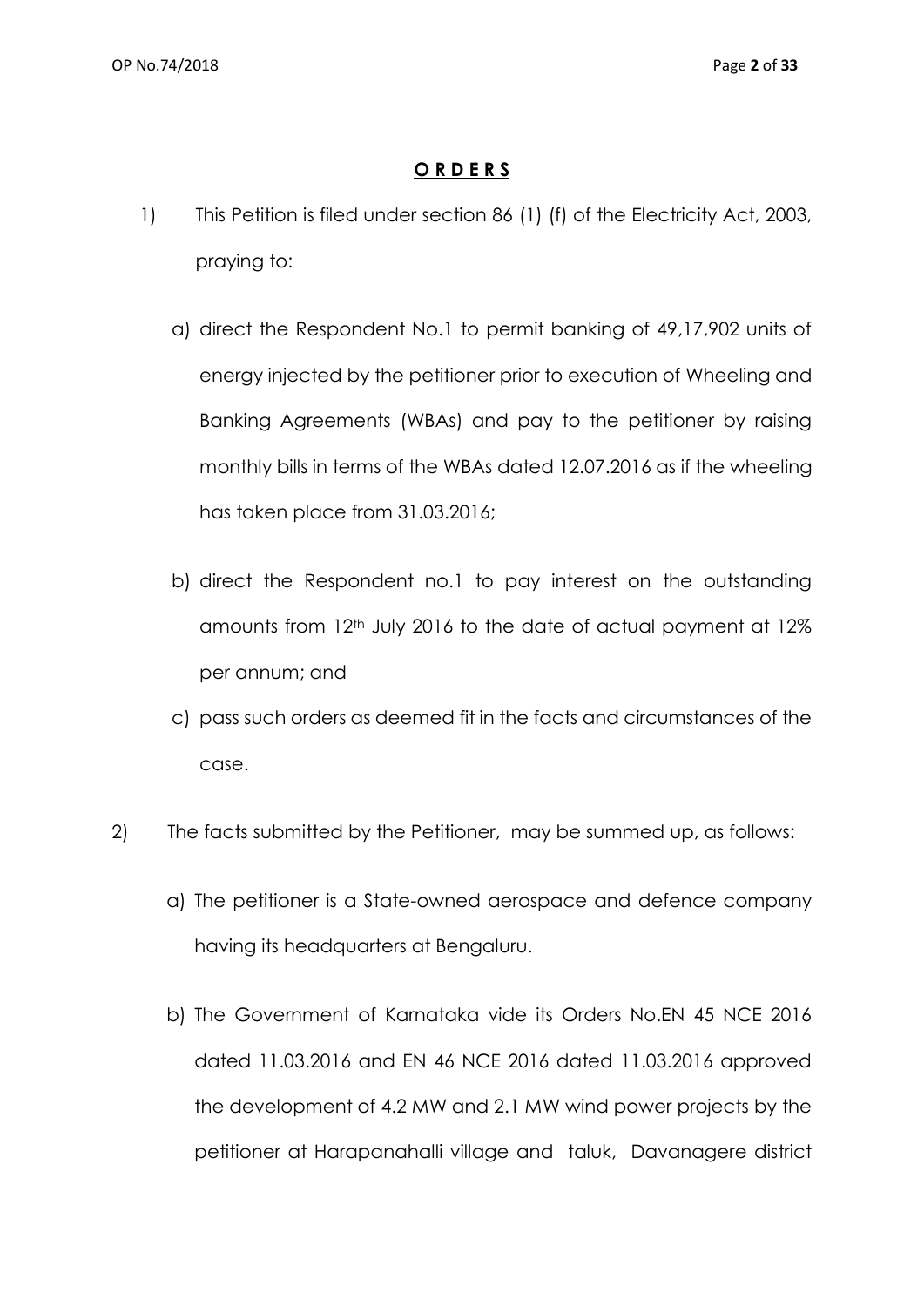out of the total wind power capacity of 45.9 MW initially allotted in favour of M/s Sarjan Realities Limited at various places of Davanagere district. The petitioner made applications in respect of the two wind projects for long term Open Access/execution of WBAs to the Chief Engineer, State Load Dispatch Centre (SLDC) vide letters dated 15.03.2016 (Annexures A & B respectively).

- c) The Respondent No.2 vide letters dated 31.03.2016 (Annexures E & F respectively) sought concurrence from Respondent No.1 regarding Wheeling of energy generated from the two wind projects.
- d) The wind projects were commissioned on 31.03.2016. On 01.04.2016, the Respondent No.1 issued Commissioning Certificates (Annexures J & K).
- e) The Respondent No.1 vide letters dated 02.05.2016 (Annexures L & M respectively) conveyed concurrence to execute WBAs in respect of the two wind power projects. Respondent No.2 vide letters dated 02.06.2016 conveyed its approval for wheeling of energy from the two wind power projects (Annexures N & O respectively).
- f) The Petitioner had injected 49,17,902 units from the date of commissioning till the signing of the WBAs from the two projects. Respondent No.1 had issued B Forms after taking joint meter readings and accounted for the energy.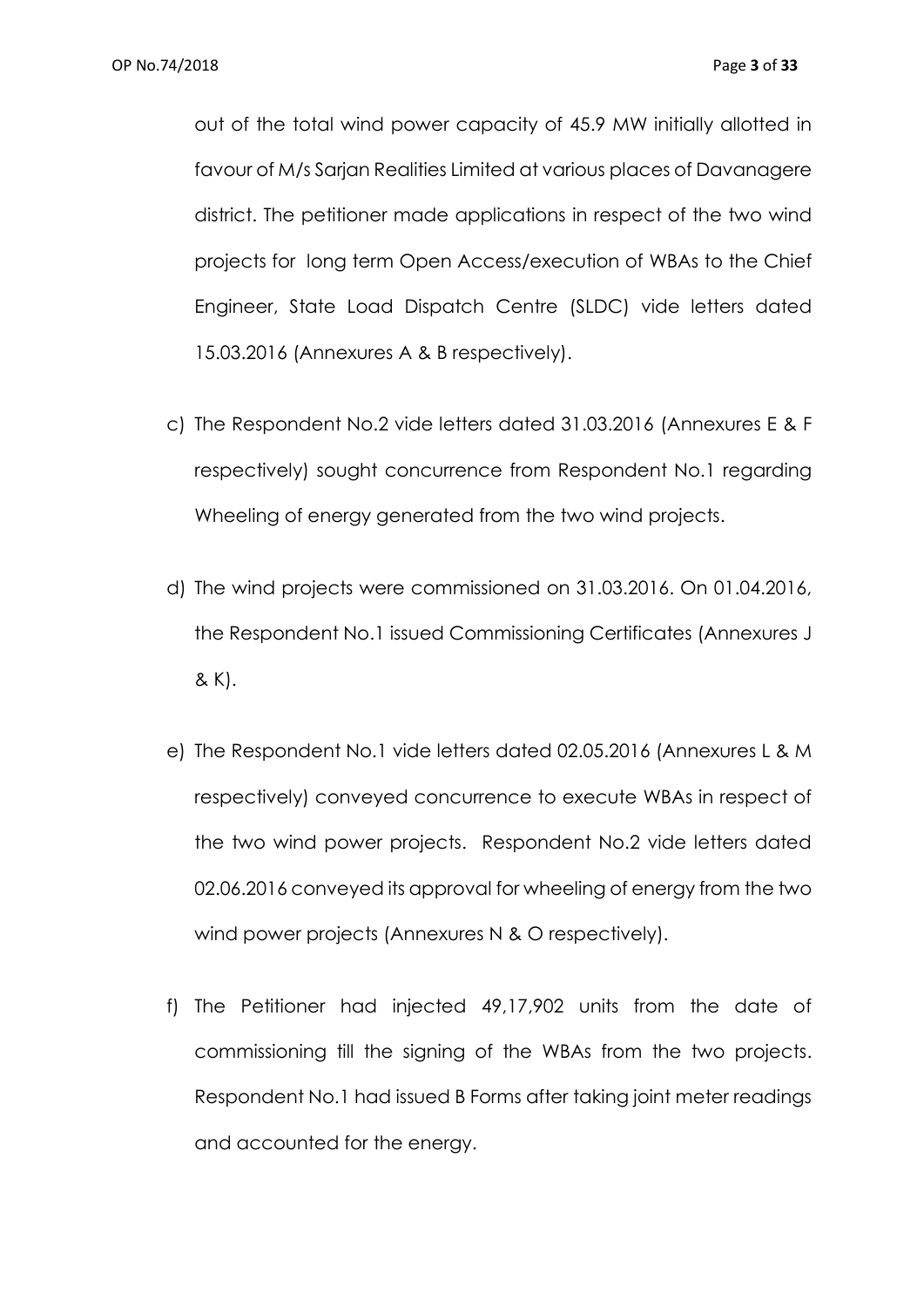- g) The petitioner, vide letters dated 01.09.2016 addressed to the General Manager of the Respondent No.1 requested payment for the injected power from the date of commissioning of the two plants based on B forms issued by the Respondent No.1. The General Manager of the Respondent No.1 replied vide letters dated 09.12.2016 that the energy injected should be treated as infirm power in accordance with Clause 5.6 of the WBAs.
- h) The petitioner sent two letters dated 03.04.2017 (Annexures BB & CC)) to the Managing Director of the Respondent No.1 informing about the payment due for the energy supplied from 31.03.2016. It was also requested that the injected energy may be compensated at the average pooled power purchase cost determined by the Commission.
- i) Despite several requests there was no response from the Respondent No.1. Hence, the petitioner vide letter dated 05.12.2017 invoked Article 11 of the WBAs requesting Respondent No.1 to nominate a representative for resolution of the dispute through mutual negotiations. The Respondent No.1 failed to respond. Hence, this petition is filed.
- 3) The grounds urged by the petitioner are as follows: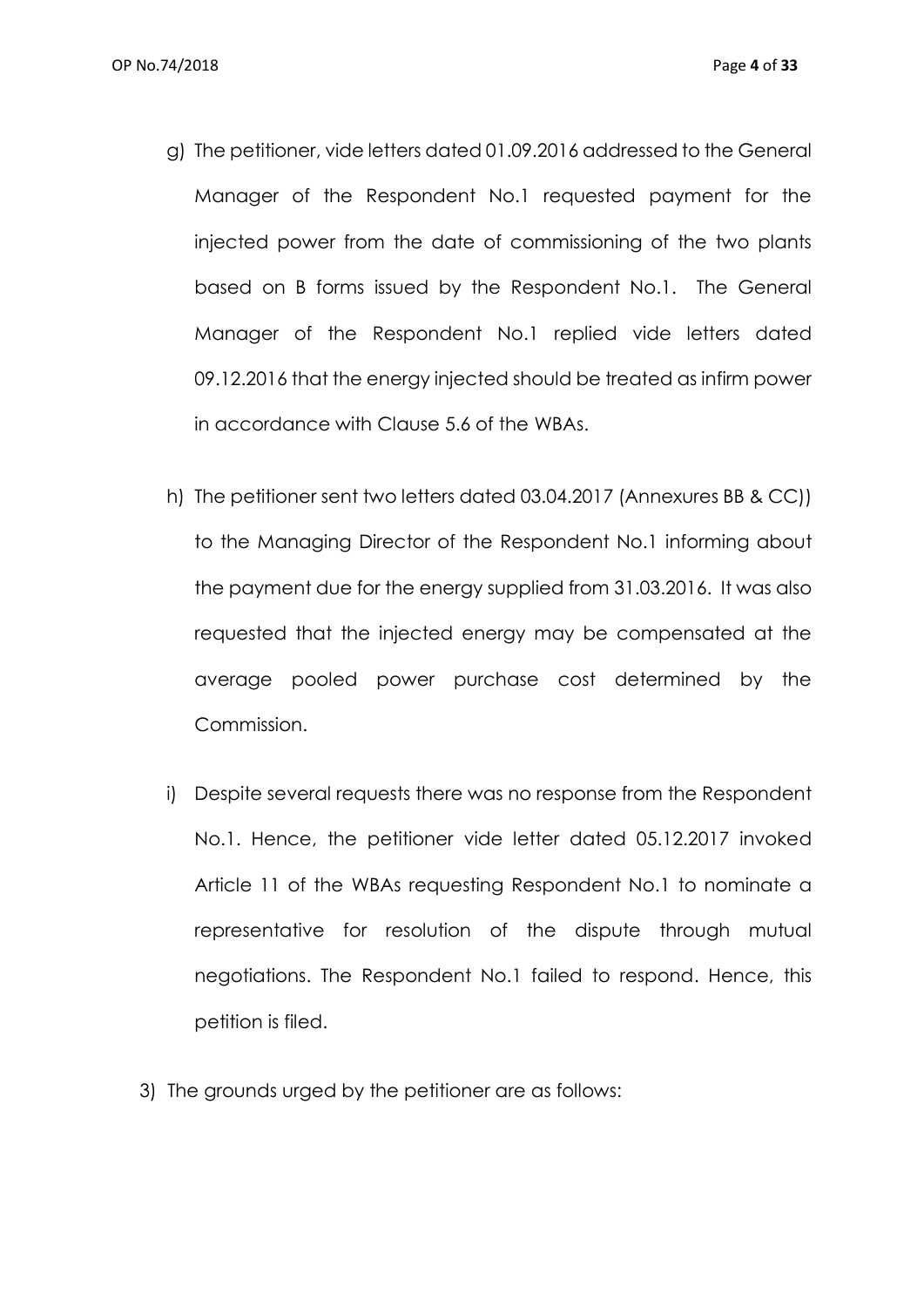- a) As per the Government Order, the wind power plants have been set up and energy was injected to a tune of 49,17,902 units from the date of commissioning of the plants on 31.03.2016 till the signing of the WBAs on 12.07.2016. The energy so injected has to be treated as banked energy.
- b) The act of the Respondent No.1 in not paying for the energy injected by the petitioner is illegal and amounts to unjust enrichment. It is the obligation of the Respondent No.1 to make payment for the energy injected by the petitioner as the energy would have been commercially utilized by the Respondent No.1 by selling to third parties and earned revenue.
- c) As per Article 1.1 of the WBAs, the "Commercial operation date" is defined to mean the "*date declared jointly by the Company and Corporation / ESCOM/s on which the project or any of its units is/are declared as available for commercial operation".* The benefits relating to power generated by a generator start accumulating immediately after achieving COD and the billing period also commences simultaneously. The factum relating to achieving COD is undisputed and categorically admitted by the Respondent No.1. The billing period for the power generated by the projects, therefore, in terms of Clause 1.1 (e) of the WBAs commenced from 00.00 hours of 31.03.2016.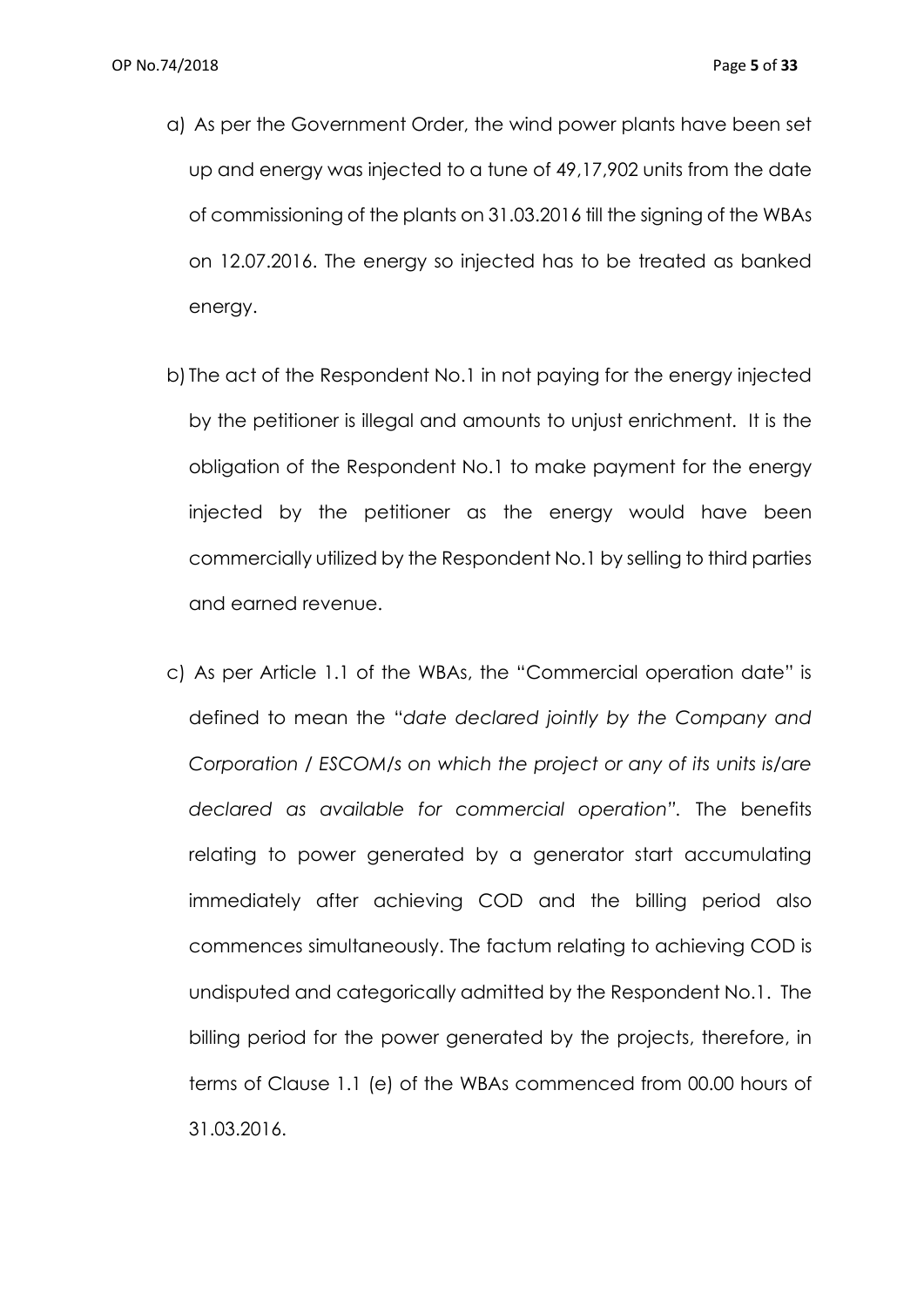- d) The petitioner had made applications for long term Open Access/execution of WBAs on 15.03.2016 itself. However, Respondent No.2 conveyed its concurrence belatedly on 02.06.2016. The Commission, had on earlier occasions where there were unexplained and inordinate delays in granting of Open Access and execution of WBA by the Utilities, allowed compensation to the generator for the energy injected into the Grid during the delayed period. Section 70 of the Indian Contract Act, 1872 is also relevant for awarding compensation.
- e) The primary objective of the Commission is to promote generation of electricity based on Renewable sources of energy. Hence, the Commission should take measures to compensate generators of renewable energy sources.
- 4) Upon notice, the Respondents entered appearance through their Counsel and filed the Statement of Objections. The gist of the Objections filed by Respondent-1 is as follows:
- a. The petitioner had applied to the SLDC for grant of Open Access vide its letters dated 15.03.2016. In the said letters, the petitioner claimed that all necessary infrastructure for the projects were in place and expressed the desire to enter into WBAs with the 2nd Respondent (KPTCL) and 1st Respondent (BESCOM). However, the application was not accompanied by a bank guarantee as evidenced by the note of the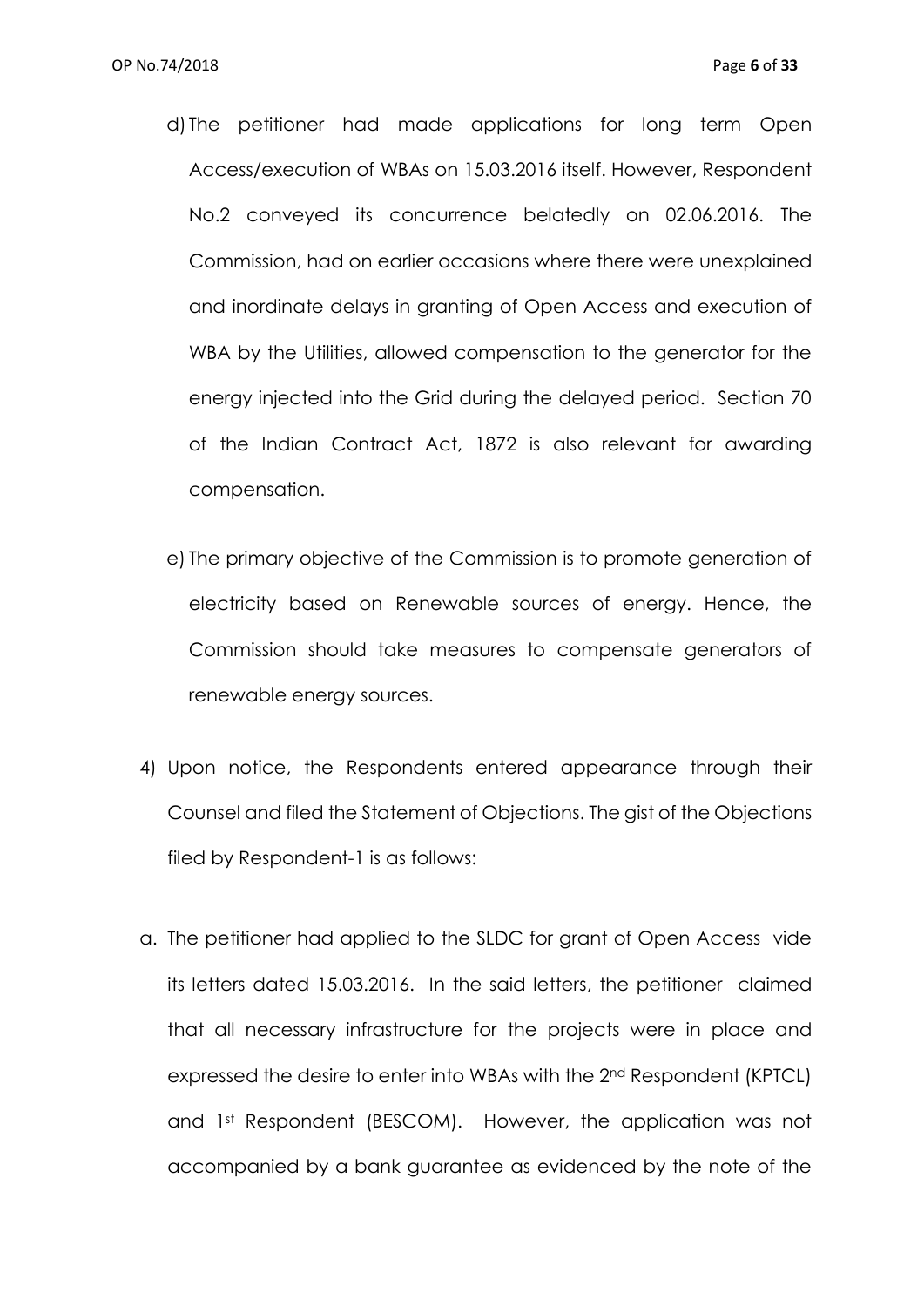concerned officer of the SLDC on the application. The bank guarantee (BG) being a pre-requisite for making such an application under Clause 9 (1) of the KERC (Terms & Conditions for Open Access) (3rd Amendment) Regulations, 2015, the non-production of BG would amount to deficiency in the application. The BG dated 22.03.2016 was subsequently furnished.

b. The claims of the petitioner that the Respondent inordinately delayed the conveying of the approval for open access, is denied. Had the petitioner been acquainted itself with the Regulations, it would have known that the applications were deemed to have been granted if the licensee failed to communicate the concurrence to the SLDC within 15 days from the date of receipt of such application or if the SLDC failed to inform the applicant within 3 days of its receipt from the licensee, as per Clause 9 (6) and 9 (7) of the Regulations. The petitioner, owing to its negligence, failed to act as per Clause (8) of the Regulation 9 and did not submit the WBA along with a notarized undertaking stating that the SLDC failed to communicate the approval or rejection of the application for open access. Thus, even assuming but not accepting that the respondents did cause a delay in communicating the approval or rejection, the petitioner was provided with sufficient safeguards to protect its interest and execute the WBAs at the earliest. Thus, the delay in executing of the WBAs is completely attributable to the negligence of the petitioner.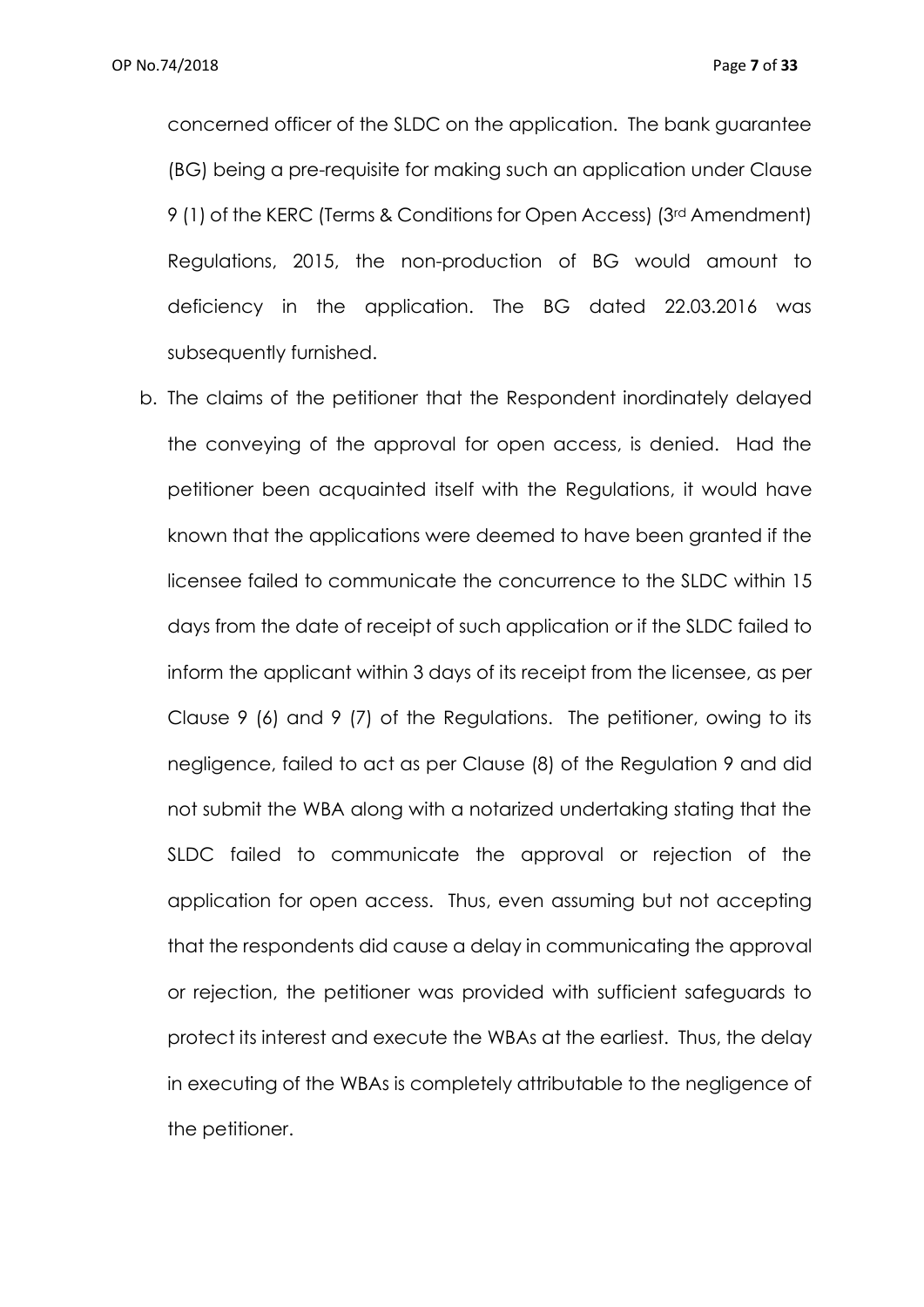- *c.* The Regulations further provide in explicit terms in clause 9 (7) that *"during the pendency of the application for grant of open access, the applicant shall not inject any energy to the licensee's network and the licensee shall not be liable to pay any charges for the energy injected during such period."* Hence, the petitioner could not have injected any energy before entering into an agreement and if it did, it is not eligible to claim any payment from the licensee.
- *d.* The petitioner has claimed that the energy injected from the date of commissioning of the projects to the date of execution of WBAs should be regarded as 'Banked Energy'. Clause 1.1 (d) of the WBA entered between the petitioner and the respondents, states that *"Banking means the facility by which the electrical energy remaining unutilized by the Exclusive or Non-Exclusive Consumer or Captive Consumer out of the energy injected by the company into the transmission and/or distribution system of Corporation/ESCOM/s, which is allowed to be utilized for wheeling to Exclusive or Non-Exclusive Consumers of the company or captive consumer for later use, as per the terms and conditions set-forth in this agreement".* The definition of banking in the WBAs makes it clear that the energy injected by the petitioner from the Commissioning date till the date of execution of WBA does not amount to 'banking'. The injection of energy qualifies to be termed as 'banking' only if it is allowed to be utilized as per the terms and conditions set forth in the WBA. Thus,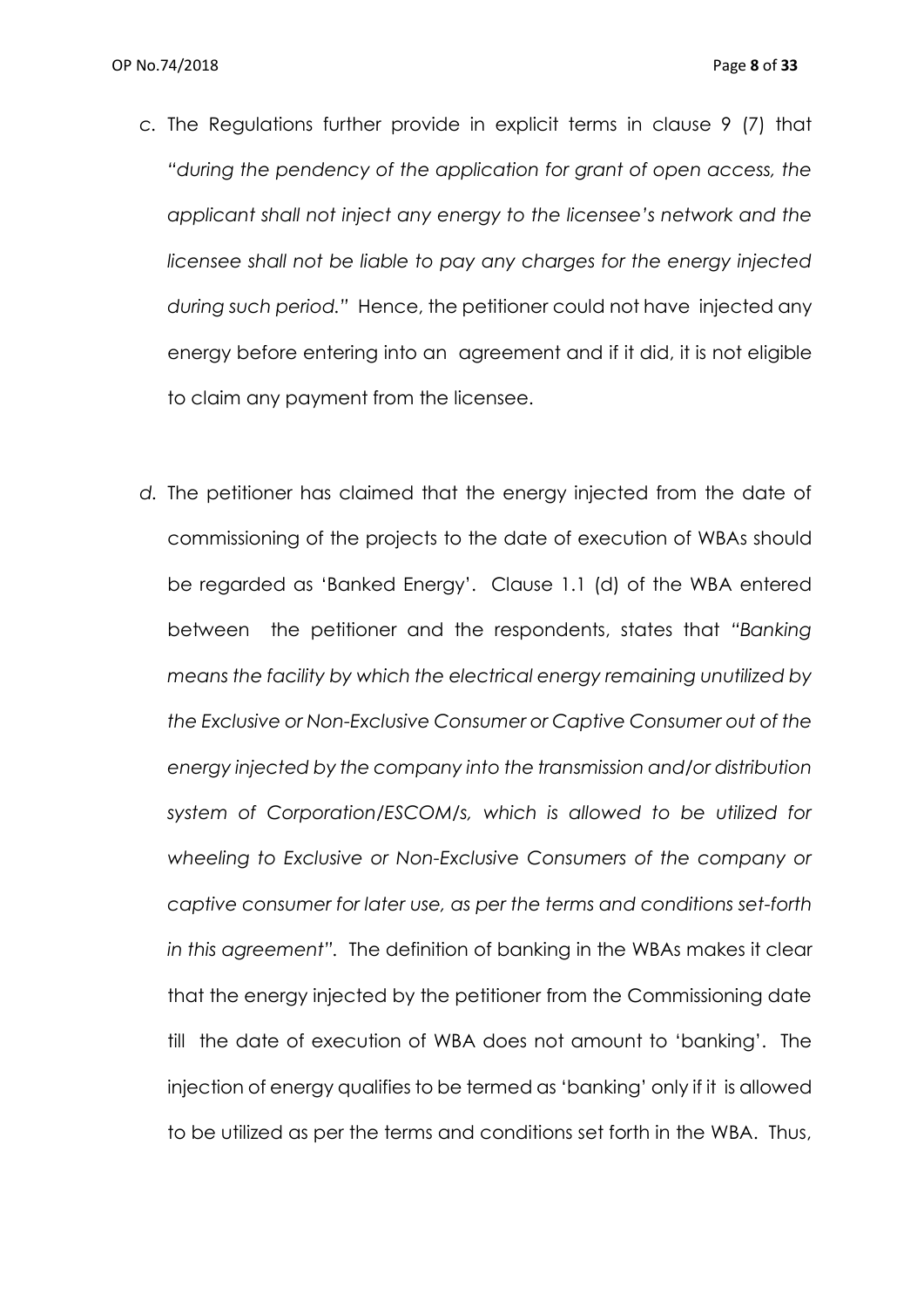in the absence of any such agreement, there is no question of banking of energy.

*e.* The petitioner has in para 15 of the petition, falsely claimed that the General Manger of Respondent No.1 vide letter dated 09.12.2016 had stated that the energy injected should be treated as 'infirm energy' as per Clause 5.6 of the WBA. The petitioner has misrepresented the facts. The General Manager of Respondent No.1, in the above-mentioned letter, quoted Clause 5.6 of the WBA and further clarified that "the infirm energy is to be considered from the date of injection to the date of COD" as per the above clause. Clause 5.6 of WBA reads thus: *"The infirm energy injected during the period from trial operation date after synchronization up to the commercial operation date shall be deemed to be sold to the ESCOM in whose jurisdiction the project is located and shall be paid for by such ESCOM at the applicable average pooled power purchase cost determined by the Commission."* This term of the WBA suggests that energy injected from trial operation date up to the date of commissioning of the project qualifies as infirm energy. In the present case, the energy is injected after the date of commissioning and does not come under the provisions of Clause 5.6. Hence, the Respondent No.1 is not liable to make any payment for the energy at the applicable average pooled power purchase cost determined by the Commission under clause 5.6 of the WBA.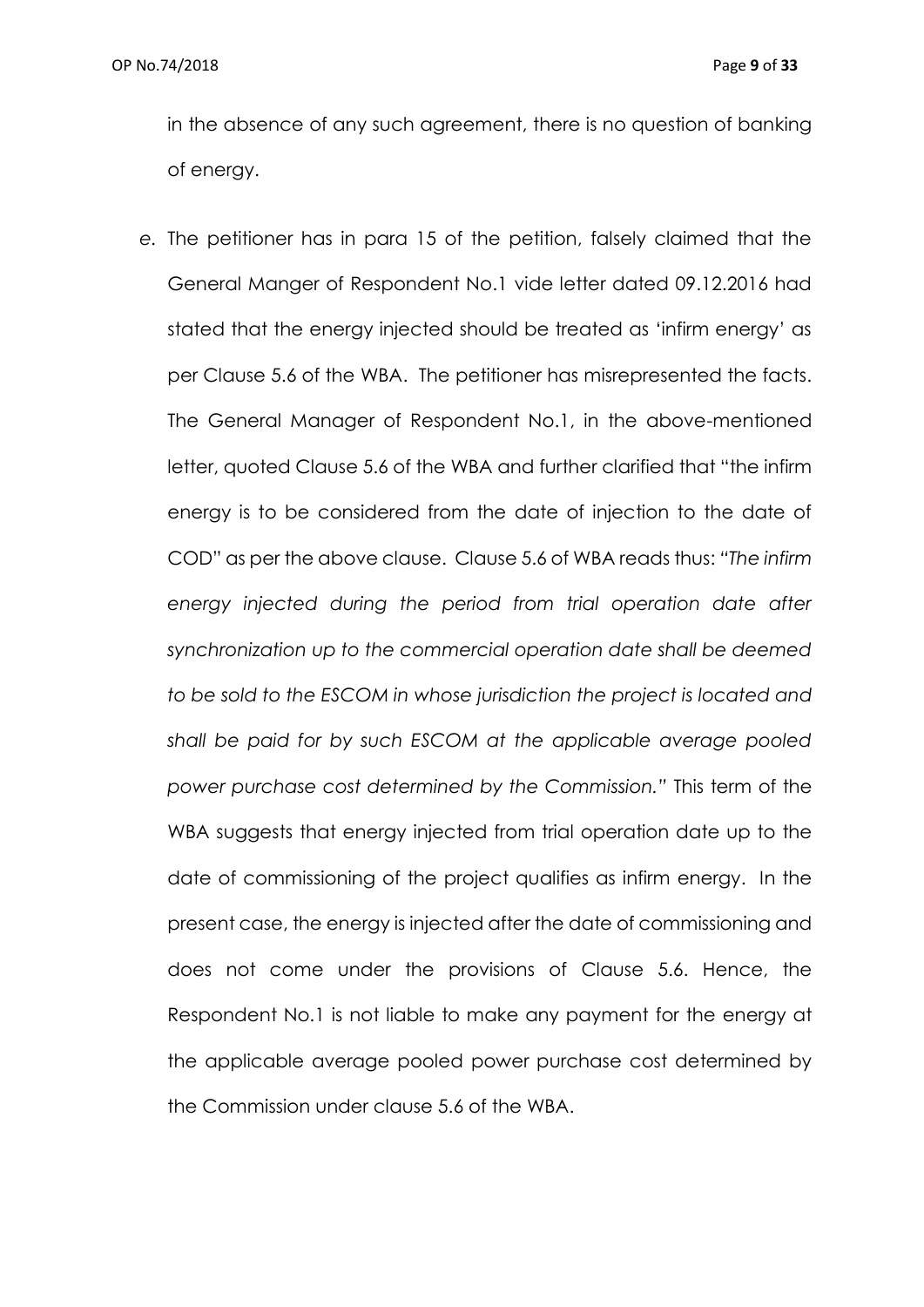- *f.* Issuing of B form is to record the energy injected and drawn from the grid and as such it creates no legal right in so far as payment is concerned.
- *g.* In the absence of an agreement to purchase power and without prior concurrence of the distribution licensee, any unauthorised injection of power by any generator cannot be compensated in any manner and on the contrary, damages can be claimed by the licensee on account of unscheduled injection of power causing disturbance in the grid. The petitioner has supplied power to the respondent without any authorization, much less an agreement.
- *h.* Section 17 of the Karnataka Electricity Reforms Act, 1999 provides that an agreement for purchase of power should be executed by a licensee with a generating company and the same should be approved by the Commission. Any agreement to purchase power, without the approval of Commission, is void. The petitioner does not have any such agreement for purchase of power with the licensee and thus there is no question of payment for unauthorised supply of power. If the Respondent accepts the contentions of the petitioner and decides to make the payment, it will amount to purchase of power without the approval of the Commission and such agreements are illegal.
- *i.* The Hon'ble Appellate Tribunal, in Appeal No.123/2010 (M/s Indo Rama Synthetics (I) Ltd Vs MSERC) has held that the energy injected without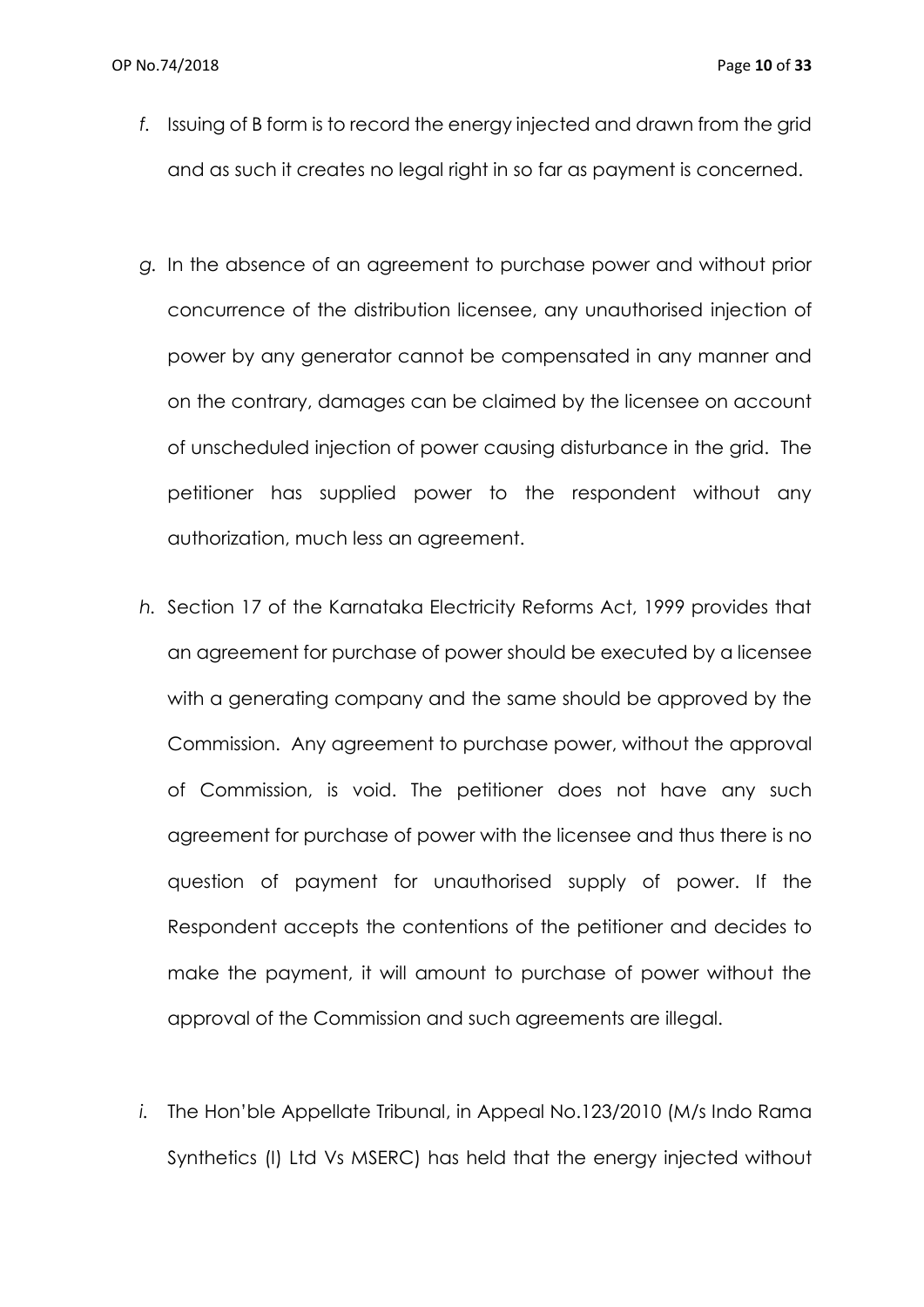intimation is to be considered as unauthorised injection, for which no payment is to be made. The Hon'ble Appellate Tribunal, subsequently, in Appeal No.120/2006, (Kamachi Sponge & Power Corporation Ltd Vs TANGEDCO and Others), has held that no payment is liable to be made for any energy injected, be it firm or infirm power, in the absence of PPA or a schedule issued by the SLDC.

*j.* Section 70 of the Contract Act is erroneously relied upon by the petitioner in its desperate attempt to unjustly back its prayer. The said Section relates to lawful non-gratuitous actions of a person and in the instant case, the act of injecting power into the grid of respondent by the petitioner without any authorization is unlawful and deserves no legal or equitable relief. When a generator injects energy without a schedule, the utility is not in a state to make use of most of such energy, as the said energy is injected without intimation. If payment for such energy is directed to be made it would adversely affect the interest of the ESCOMs, as all generators will resort to injection of unscheduled energy and claim payments for the same. There is no question of unjust enrichment in this case as the Respondents are not benefitted from such unauthorized injection of energy and if the Respondents pay for it, they will suffer huge losses. Thus, the Respondents cannot be made to suffer for the benefit of unscrupulous generators. In any case, provisions of Section 70 will not apply as there is no actual contract or contract in spirit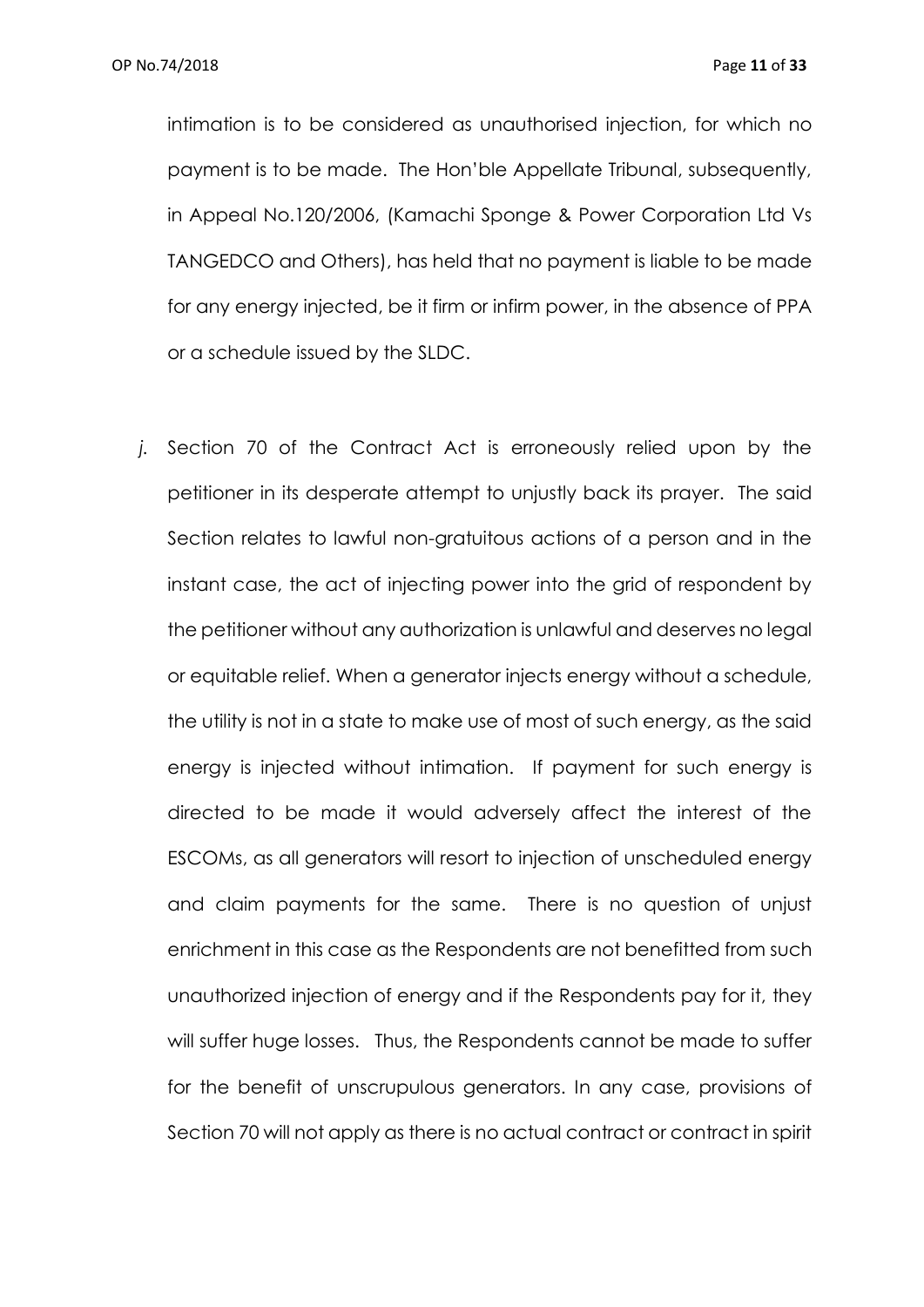between the petitioner and the respondent pertaining to the injection of energy before the execution of WBA.

- 5) The gist of the Objections filed by Respondent-2 is as follows:
	- a) The petition is devoid of merits and needs to be dismissed *in limine.*
	- b) The Respondent had granted provisional interconnection approval to the Petitioner vide letter dated 30.03.2016 along with the terms and conditions attached to such approval. Subsequent thereto, the petitioner commissioned the project on 31.03.2016.
	- c) The Respondent in the said letter dated 30.03.2016 had stated as follows:

*"KPTCL is not responsible for payments and consequences in case of pumping of power in the absence of any contractual agreement such as PPA/W&B agreement/Captive use for selling power. This interconnection approval will provide technical connectivity of the subject project with Grid & KPTCL is not liable to pay any money for any flow of power from this project. However, SLDC approval shall be obtained before pumping of power into the Grid."*

d) The petitioner commissioned its projects after the provisional interconnection approval was granted by the Respondent with the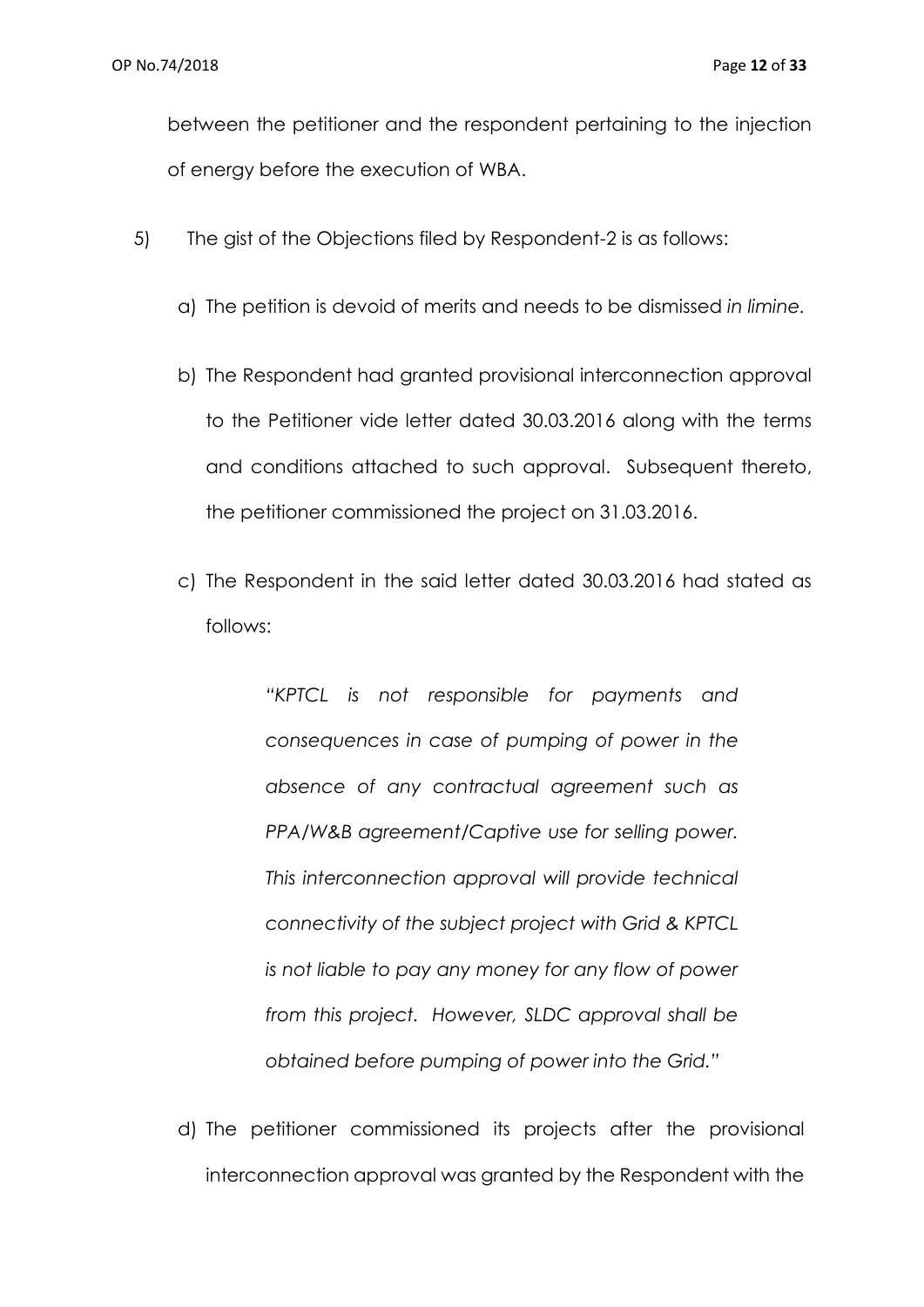above stated condition. Therefore, the petitioner was well aware of its obligation that it ought not to supply power into the Grid without prior approval of SLDC or existence of PPA/WBA. The petitioner has wilfully transgressed the said condition and is claiming payment for injection of unauthorized energy.

- e) The petitioner had not obtained the consent of any of the Respondents for injecting the power and there is no question of payment for such energy injected without a contract/schedule or knowledge of SLDC and the Respondent. If such injection of power is permitted, it would result in Grid indiscipline and insecurity.
- f) The energy injected into the Grid cannot be stored and would be consumed instantly and there would be no option for the Respondents, either to accept or reject such energy. Therefore, it is not a case of enjoying the benefit of such unscheduled energy, but amounts to unapproved injection of energy leading to Grid indiscipline and incapacitating the Respondents from rejecting such infusion.
- g) The averment made by the petitioner that Respondent No.2 conveyed its concurrence for execution of WBAs belatedly on 02.06.2016 is denied as false and erroneous. The petitioner approached SLDC on 15.03.2016 and 30.03.2016 to avail Wheeling and Banking facility to wheel energy to its captive HT consumers in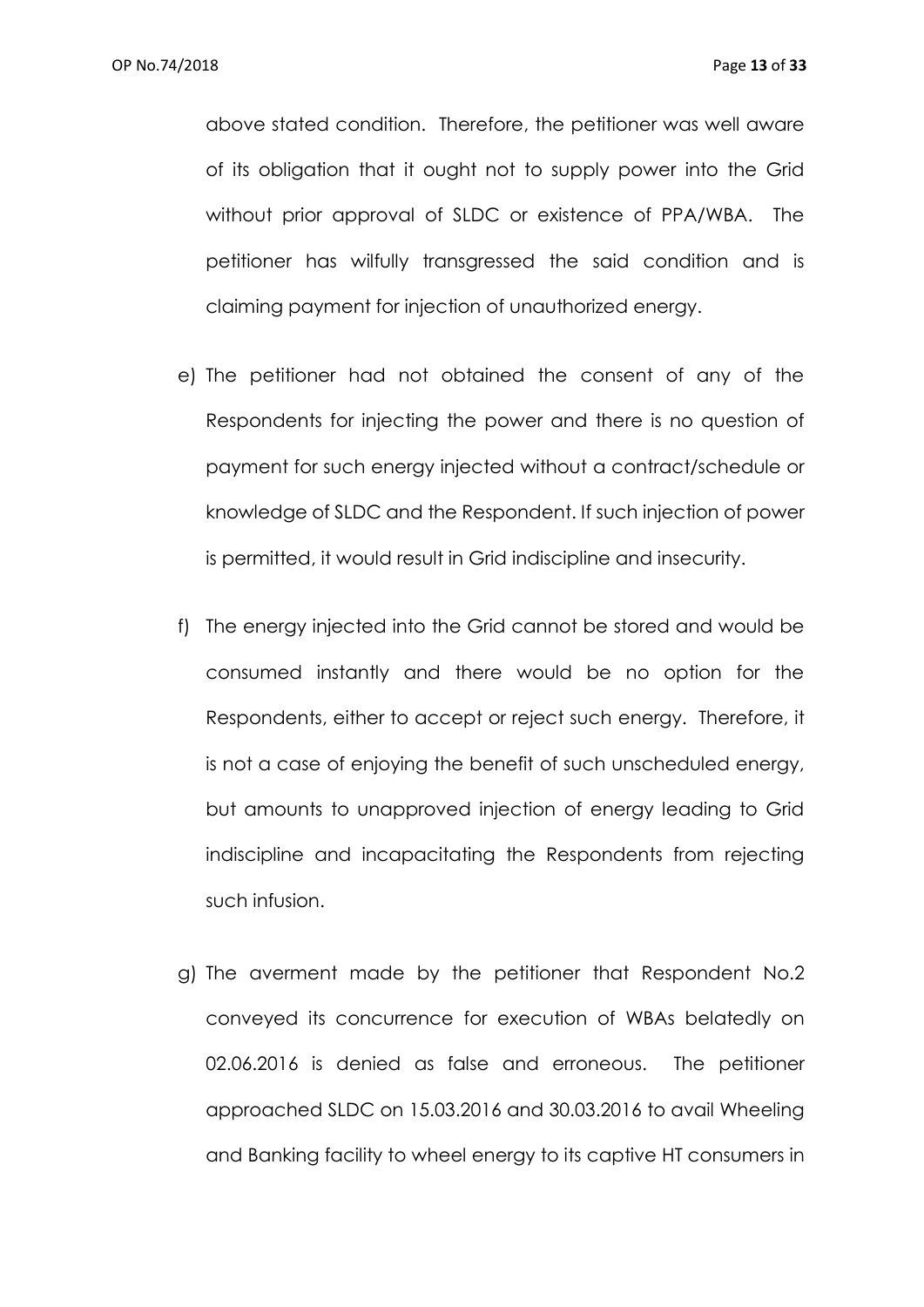Respondent No.1's jurisdiction. The SLDC, vide letter dated 31.03.2016 sought concurrence of Respondent No.1. The Respondent No.1 issued concurrence on 02.05.2016.

- h) Based on the concurrence of the Respondent No.1, the SLDC sought concurrence from the Respondent No.2 vide letter dated 18.05.2016. The file was received on 23.05.2016 by DGM (Tech) and was processed for corporate approval on 25.05.2016. After obtaining necessary corporate approval, the Respondent, vide letter dated 27.05.2016 instructed CEE of SLDC to issue consent of this Respondent. The CEE of SLDC vide letter dated 02.06.2016 issued consent of the Respondent to wheel energy generated by this petitioner.
- i) In the absence of an agreement to purchase power and without prior concurrence of the distribution licensee, any unauthorized supply of power by a generator should not be compensated in any manner. On the contrary, damages can be claimed by the licensee on account of unscheduled supply of power causing disturbance in the grid. In the instance case, the petitioner has supplied power to the respondent without any authorization or an agreement.
- j) The petitioner cannot claim immunity from all defects under a policy which is meant to promote Renewable Sources of Energy. It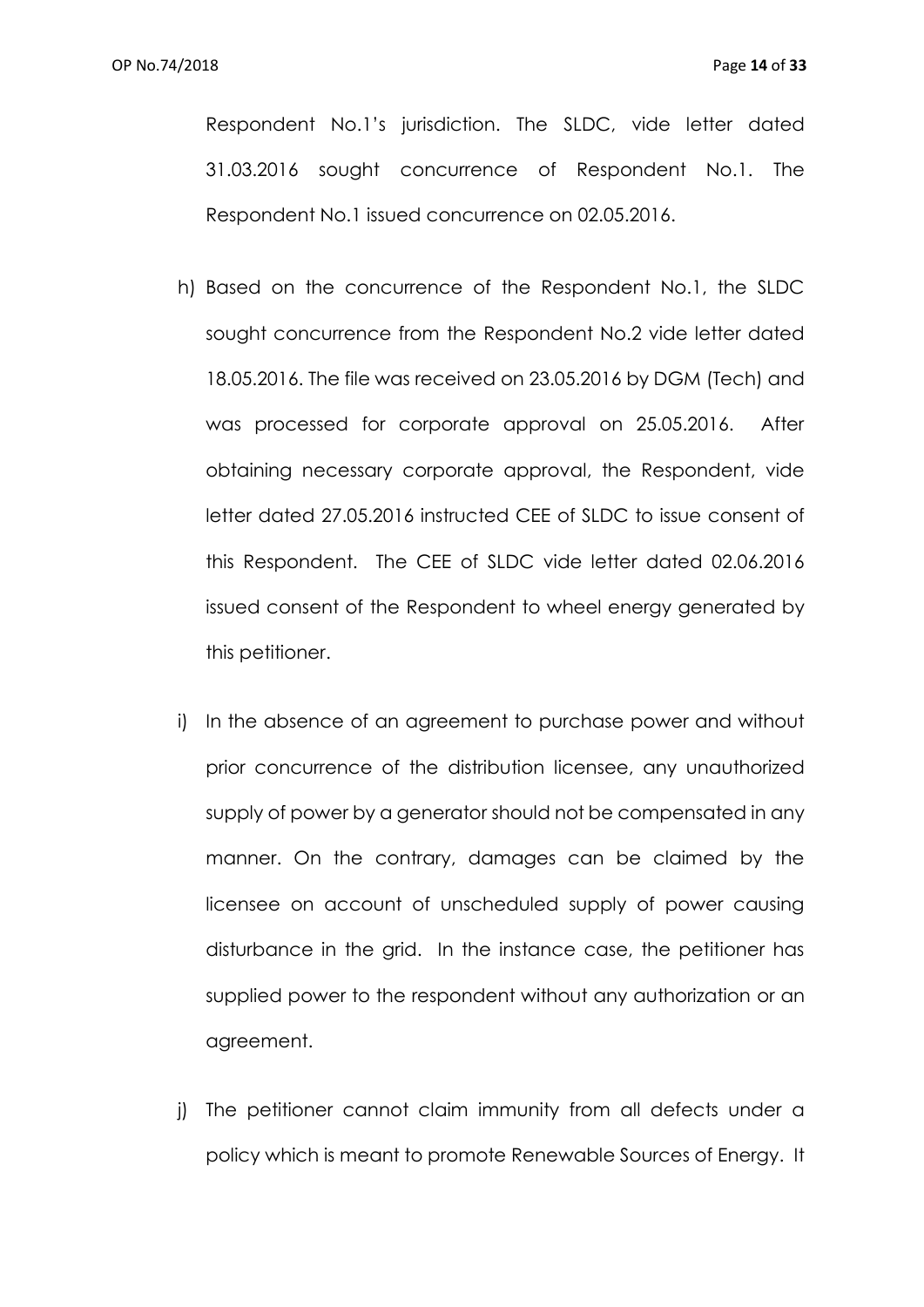is bound to act as per the rules and regulations framed. The petitioner cannot take unilateral decision of injecting the energy and seek to justify on the basis of promotion of Renewable Energy.

k) The Respondents have thus, prayed for dismissal of the petition.

- 6) We have heard the arguments of the learned counsel for the parties. From the facts of the case and the submissions made by the parties, and also on consideration of the Regulation 9 of the Amended KERC (Terms & Conditions for Open Access) Regulations, 2015, the following Issues would arise, for our consideration:
	- (1) Whether the Petitioner is entitled to compensation for the energy injected between 31.03.2016 and 01.06.2016, on the ground that there was an inordinate delay in granting the Open Access?
	- (2) Whether the Petitioner is entitled to compensation for the energy injected into the Grid during the period prior to the date of commencement of wheeling, on the principles stated in Section 70 of the Indian Contract Act, 1872?
	- (3) Whether the petitioner can be granted any relief in respect of the energy injected into the grid from 02.06.2016, the date of grant of Open Access to 11.07.2016, the day prior to the date of the execution of the WBAs?
	- (4) What Order?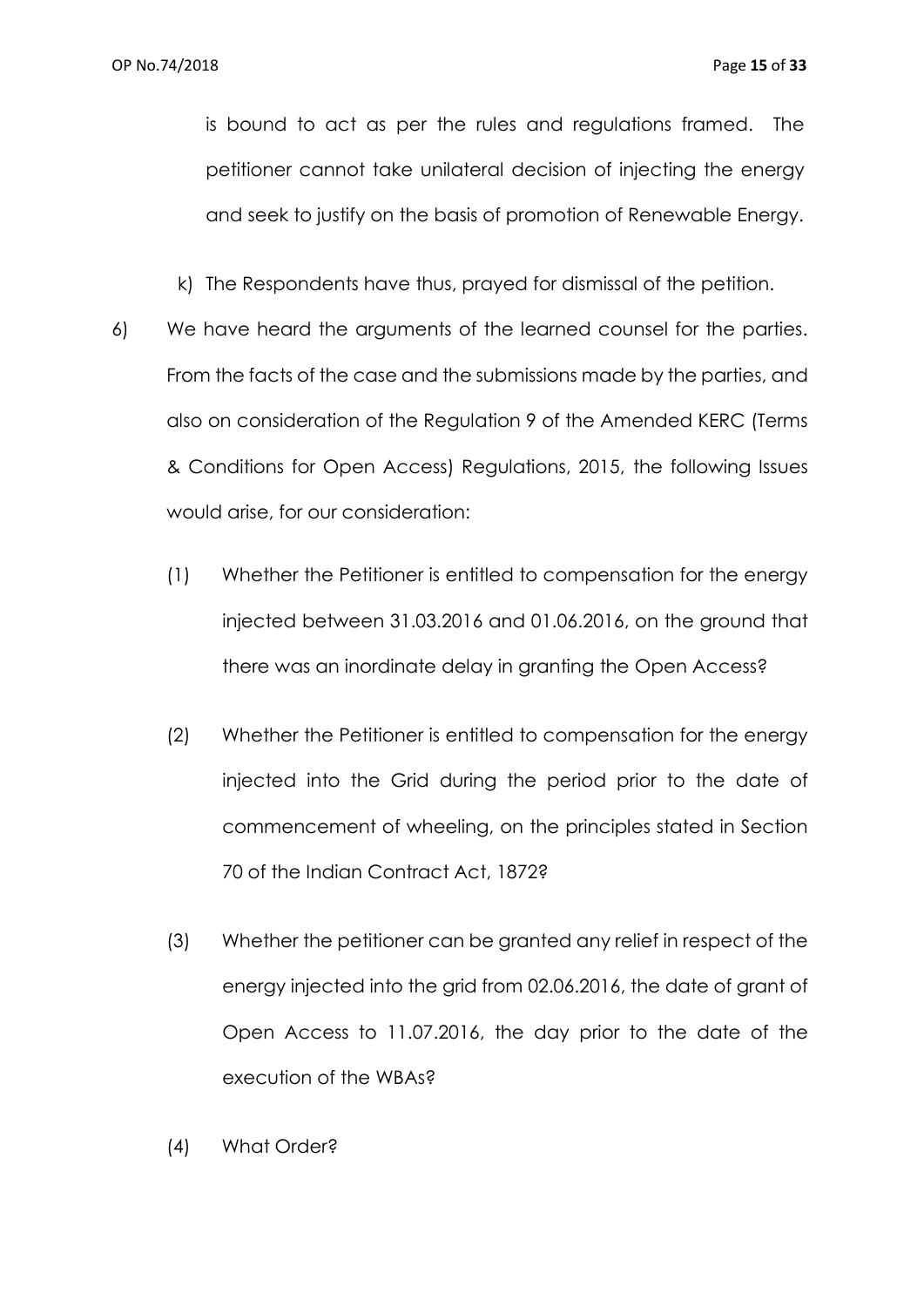- 7) After considering the submissions of the parties and the pleadings and material on record, our findings on the above Issues are as follows:
- 8) ISSUE No.(1):*Whether the Petitioner is entitled to compensation for the energy injected between 31.03.2016 and 01.06.2016, on the ground that there was an inordinate delay in granting the Open Access?*
- (a) Now, we shall consider Issue No.1.
- (b) Before dealing with the facts, we may note the relevant Clauses 1 to 10 of Regulation 9 of the Amended KERC (Terms and Conditions for Open Access) Regulations, 2015, which read thus:

# *"9. Procedure for grant of Open Access other than Day Ahead Transactions:-*

*(1) An application for grant of open access, in the format specified by the Nodal Agency and approved by the Commission, shall be filed before the Nodal Agency with all the required particulars, by an intending open access customer along with, an undertaking that he has not entered into Power Purchase Agreement (PPA) or any other bilateral agreement for the capacity (quantum of power) for which open access is sought and payment of a non-refundable processing fee of five thousand rupees for long-term open access and one thousand rupees for short-term open access.*

 *Provided that an application for a short-term open access, in respect of power plant(s) or its/their generating unit(s) which is or are yet to be commissioned, shall be made not before two months prior to the commissioning date of such power plant(s) or its/their generating unit(s).*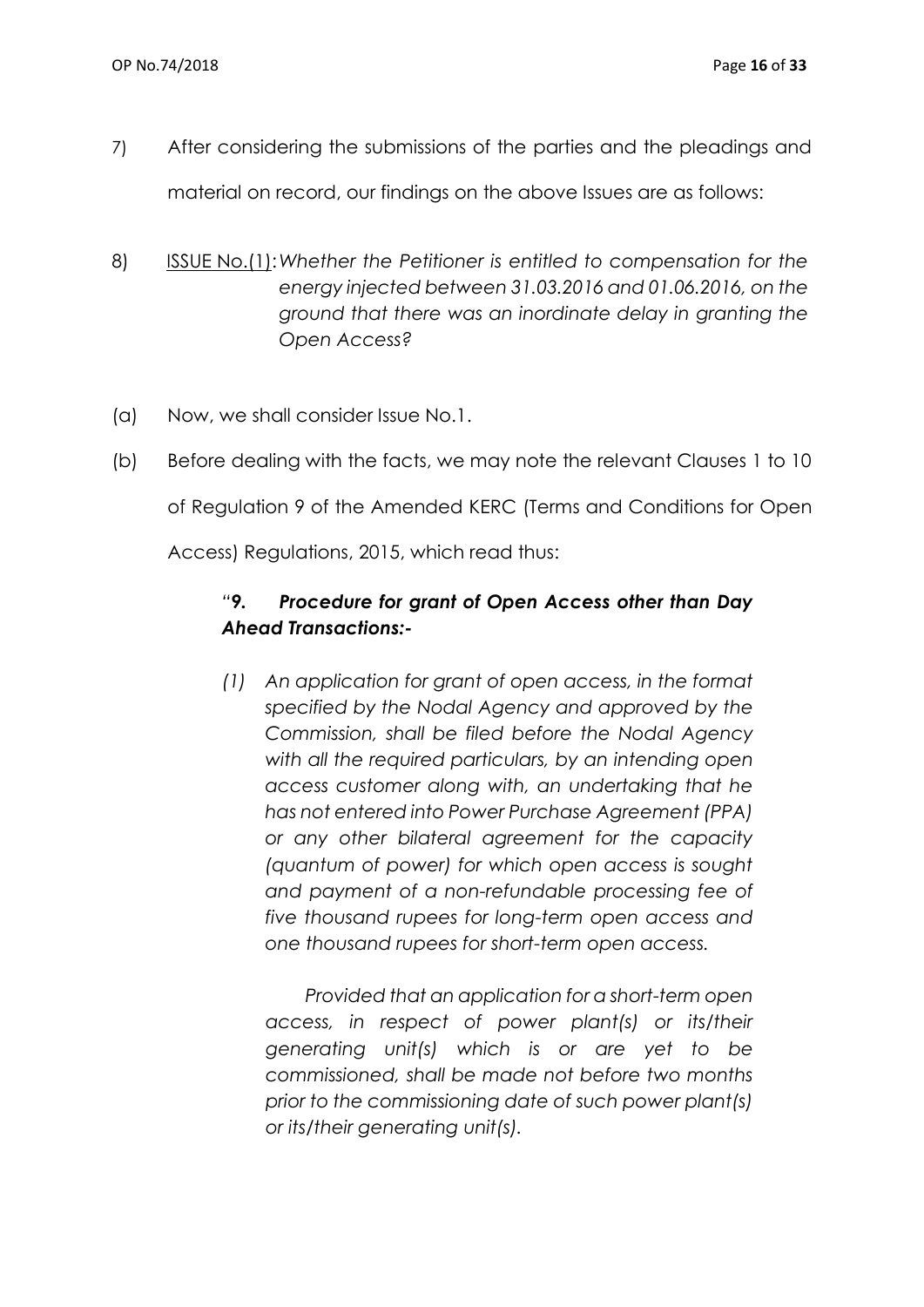*Provided also that an application for long-term open access shall be accompanied by a Bank Guarantee (BG) of ten thousand rupees per MW and shall be kept valid and subsisting till the signing of agreement for wheeling of electricity and such BG shall be encashed by the Nodal Agency, if the application is withdrawn by the applicant prior to the signing of such agreement and on signing of the agreement for wheeling of electricity, the BG shall be returned immediately to the applicant by the Nodal Agency.*

 *Provided further that in cases where after being granted open access pursuant to an application filed, there is any material change in the location of the injection point or a change by more than ten percent in the quantum of power to be interchanged using the intra-State transmission and or distribution system, a fresh application shall be made for the entire capacity to ascertain the system availability and such application shall be accompanied by relevant documents, application fees and in case of long-term open access with required bank guarantee for the additional capacity and in case the additional capacity sought for cannot be accommodated in the existing network, the applicant is entitled for open access to the extent of his original allotment.*

- *(2) The nodal agency shall acknowledge the receipt of the application, only if the application is complete and accompanied by the relevant documents and fees, by e-mail or fax, in addition to any other usually recognized mode of communication, by the end of working hours of the following working day and where the application is submitted in person, the acknowledgment shall be provided at the time of such submission.*
- *(3) Where any application is rejected for any deficiency or defect, the same shall be communicated in writing to the applicant within the time specified above,*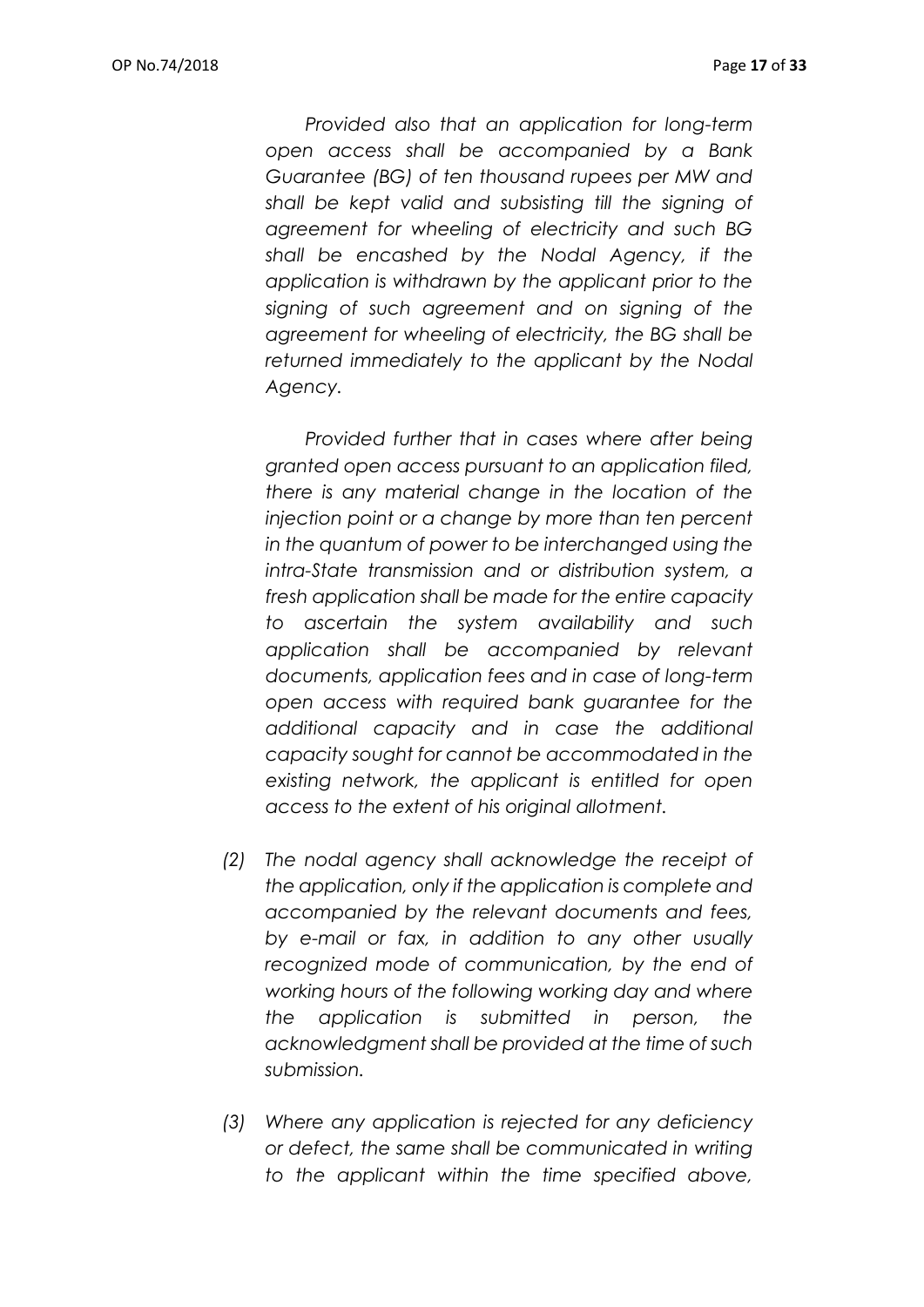*indicating the deficiency or defect and the application fees and Bank Guarantee, if submitted, shall be returned to the applicant and in such cases a fresh application shall be made by the applicant after curing the deficiency or defect.*

- *(4) The Nodal Agency, in order to ascertain the system availability and subsistence of any PPA for the capacity applied for open access, shall forward an application received on any day to the concerned licensee(s) by e-mail or fax, in addition to any other usually recognized mode of communication, within two working days from the date of receipt of such application.*
- *(5) The concerned licensee(s) shall acknowledge the receipt of the application by e-mail or fax, by the end of working hours of the following working day.*
- *(6) Based on the system studies or otherwise, the licensee(s) concerned, after ascertaining the availability of network capacity and the subsistence of any PPA for the capacity applied for open access, shall communicate by e-mail or fax, in addition to any other usually recognized mode of communication, his concurrence or otherwise for the open access to the Nodal Agency within the time schedule:*
	- *(i) Short term open access – Within five working days from the date of receipt of application from Nodal Agency.*
	- *(ii) Long term open access – Within fifteen working days from the date of receipt of application from Nodal Agency.*

 *Provided that in cases of long term open access, if augmentation to the existing system is required, the*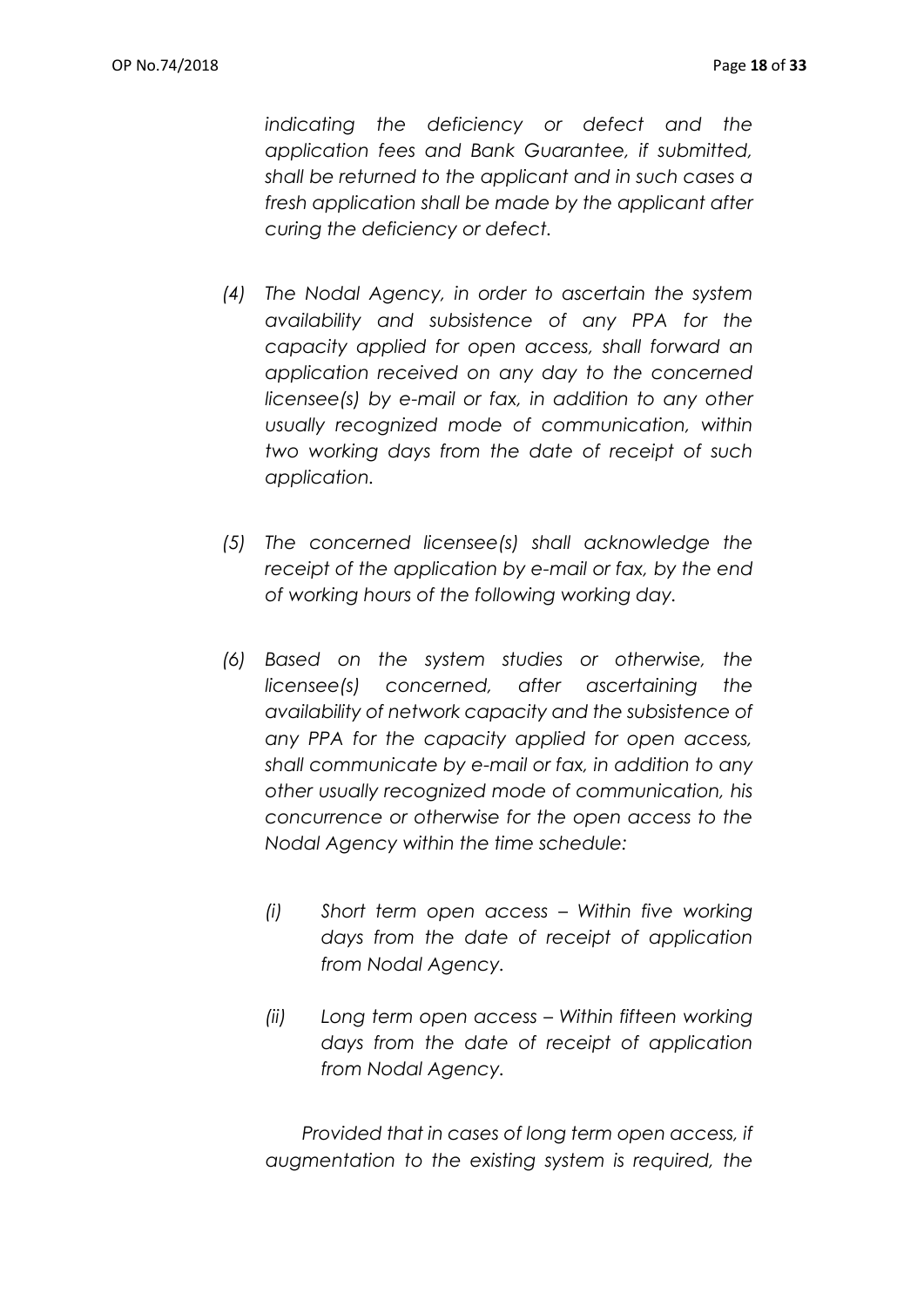*time required and the probable date by which open access will be granted shall be intimated to the applicant within the above time schedule.*

 *Provided further that the system studies at the injection point to ascertain the availability is not required for an existing generator who was already injecting power into the licensee(s) network under PPA or otherwise, subject to the condition that there is no additional injection beyond the capacity that was being injected earlier.*

 *Provided also that the system studies at the drawal point to ascertain the availability is not required for a consumer of the licensee availing open access, subject to he furnishing an undertaking that, he would not exceed the contract demand specified in his supply agreement with the licensee even after opting for open access.* 

 *Provided also that if the licensee concerned fails to communicate his concurrence or otherwise within the time schedule specified above, it shall be deemed that he has given his concurrence for the open access applied for.*

*(7) The Nodal Agency shall communicate to the applicant by e-mail or fax, in addition to any other usually recognized mode of communication, the grant of open access or otherwise, within three working days following the day of receipt of the concurrence or otherwise from all the licensees concerned and in the absence of any such communication to the applicant from the Nodal Agency within five working days from the date of filing the application in the case of shortterm open access and fifteen working days from the date of filing the application in the case of long-term open access, the open access applied for shall be deemed to have been granted, subject to system availability.*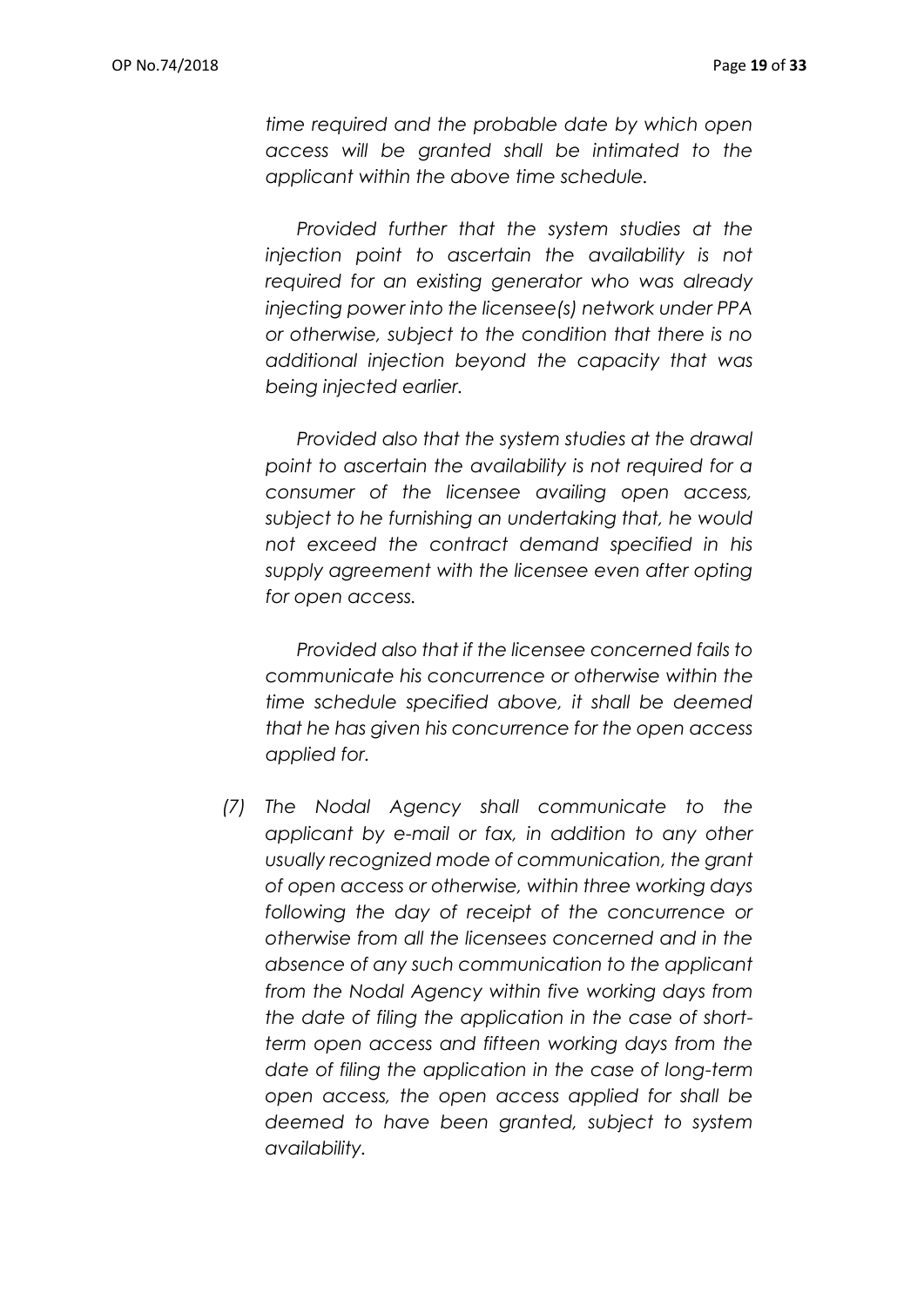*Provided that in the case of deemed approval, where the Nodal Agency is of the opinion that open access cannot be allowed without system strengthening, it shall identify the scope of the work for system strengthening and the probable date from which the open access can be allowed shall be informed in writing accordingly within five working days from the date of receipt of agreement for wheeling of electricity.*

 *Provided further that during the pendency of application for grant of open access, the applicant shall not inject any energy to the licensee's network and the licensee shall not be liable to pay any charges for the energy injected during such period.*

 *Provided also that for any energy injected into the licensee's network from the date of grant of open access till the date of submission of agreement for wheeling, the applicant shall be entitled for payment of energy charges at Average Pooled Power Purchase cost [APPC] rate.*

*(8) The open access consumer shall execute the agreement for wheeling of electricity in duplicate or triplicate sets, as the case may be, and submit the same to the Nodal Agency and also the concerned licensee(s) within five working days following the day of receipt of the communication for grant of open access or from the date deemed grant of such open access, as the case may be, failing which the open access granted or deemed to have been granted shall stand cancelled.*

 *Provided that in the case of deemed grant of open access, along with the agreement for wheeling of electricity, the applicant shall submit, an undertaking to the Nodal Agency, duly notarized, stating that the Nodal Agency has failed to communicate approval for open access or otherwise within the time specified in the Regulations and enclose a copy of the*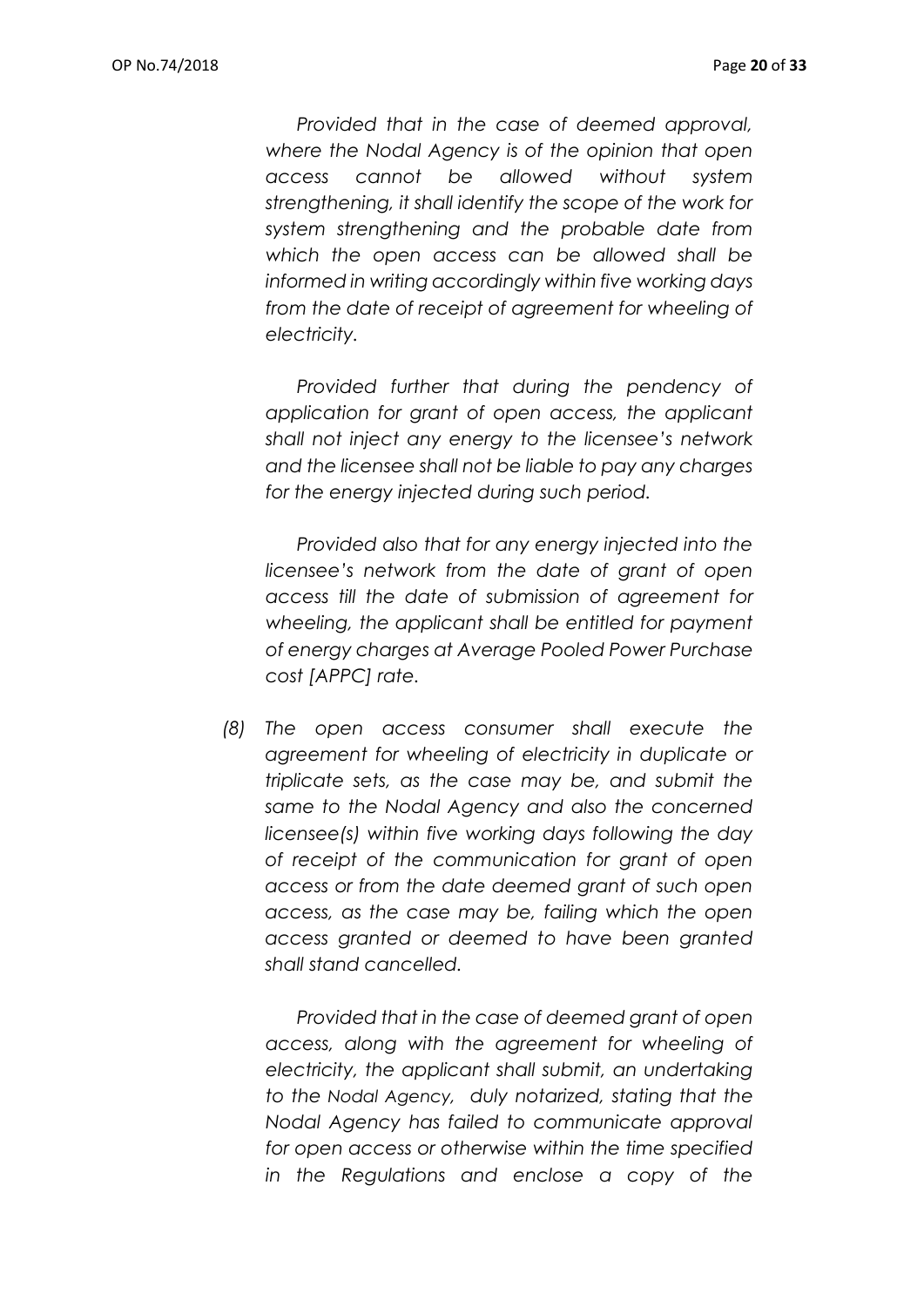*acknowledgment, if any, given by the Nodal Agency or any other evidence in support of application having been delivered to the Nodal Agency.*

- *(9) On receipt of the aforesaid agreement, the licensee (s) concerned shall execute the agreement for wheeling of electricity by signing his copy of the agreement and forward it to the Nodal Agency within seven working days following the day of receipt of such agreement.*
- *(10) The effective date for commencement of operation of wheeling of electricity by the applicant shall be the date of receipt of the agreement for wheeling specified at Regulation (8) above by the licensees.*

 *Provided that the effective date shall also be applicable for banking in the case of solar, wind and mini-Hydel projects."*

- (c) The above amended Regulation 9 came into force with effect from 08.10.2015. The claim made in the Petition relates to the period subsequent to this period. Therefore, the rights and liabilities of the parties should be decided as per this amended Regulations. As per Amended Regulation 8 of the KERC (Terms & Conditions for Open Access) Regulations, 2015, the Nodal Agency for arranging Open Access is the SLDC.
- (d) Clause 1 of the amended Regulation 9 provides for filing of an application for grant of open access before the Nodal Agency, by furnishing the required particulars and paying the prescribed processing fee and Bank Guarantee. Clause 2 provides for issuance of an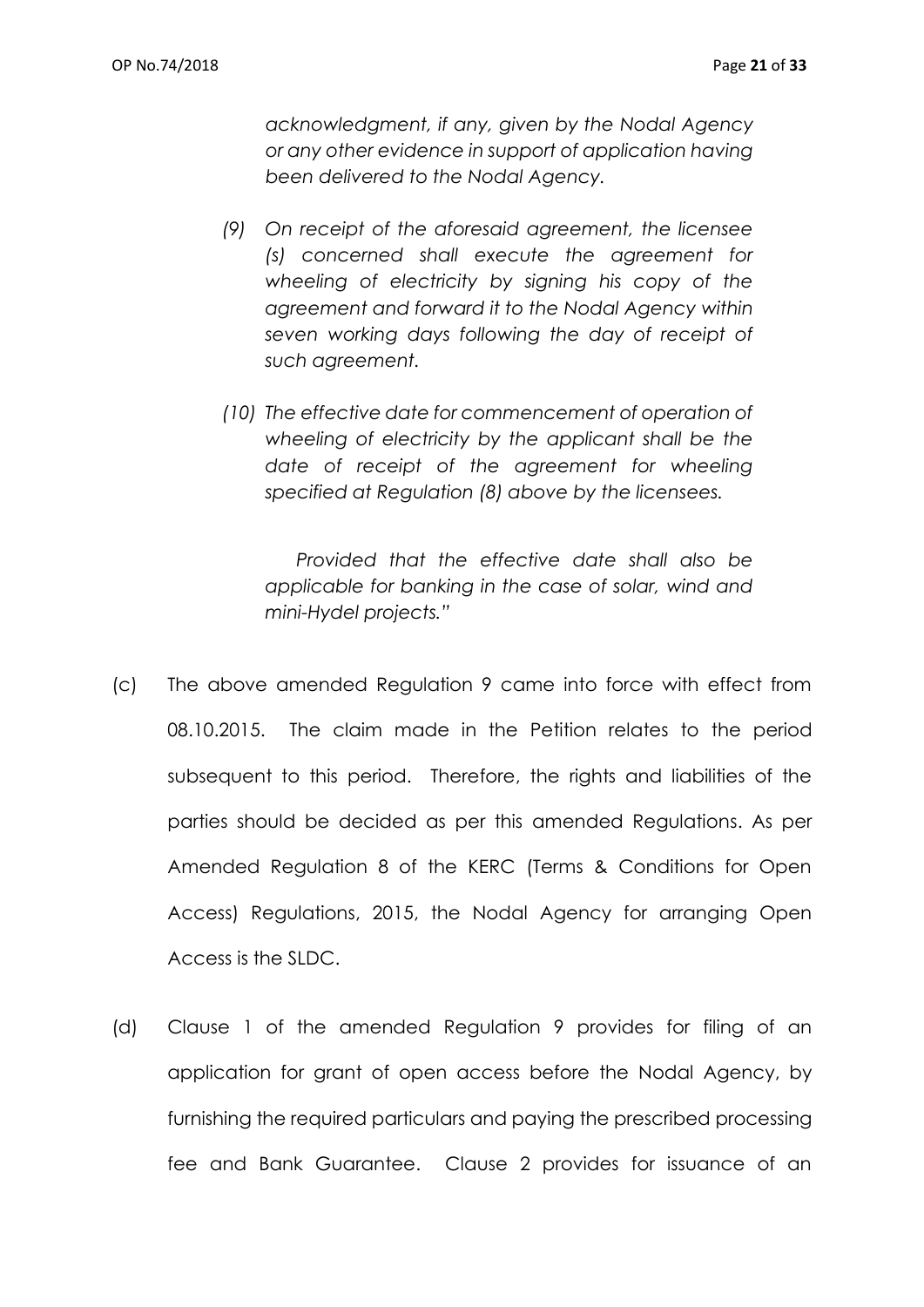acknowledgment by SLDC for having received the application. Clause 3 provides for consequences of rejection of the application, for any deficiency or defect. Clause 4 provides for forwarding the application to the Licensees concerned, for ascertainment of the system availability and the subsistence of any PPA for the capacity applied for open access. Clause 5 provides for issuance of an acknowledgment by the concerned Licensee(s) for having received the application from SLDC.

- (e) Clause 6 of the amended Regulation 9 provides for communicating the concurrence or otherwise of the Licensee(s) concerned, for the open access applied for, to the SLDC, within the time schedule stated therein. The last proviso to Clause 6 provides that, if the Licensee concerned fails to communicate its concurrence or otherwise, within the time specified, it shall be deemed that he has given his concurrence for the open access applied for. In the present case, the open access application relates to a long term open access. Therefore, if the Licensee concerned fails to convey his concurrence or otherwise, for the open access applied for, within 15 (fifteen) working days from the date of receipt of the application from the SLDC, it shall be deemed that the concurrence for the long term open access, applied for, has been granted.
- (f) Clause 7 provides that, the SLDC should communicate to the Applicant, the grant of open access or otherwise, within 3 (three) working days, following the day of receipt of the concurrence or otherwise of open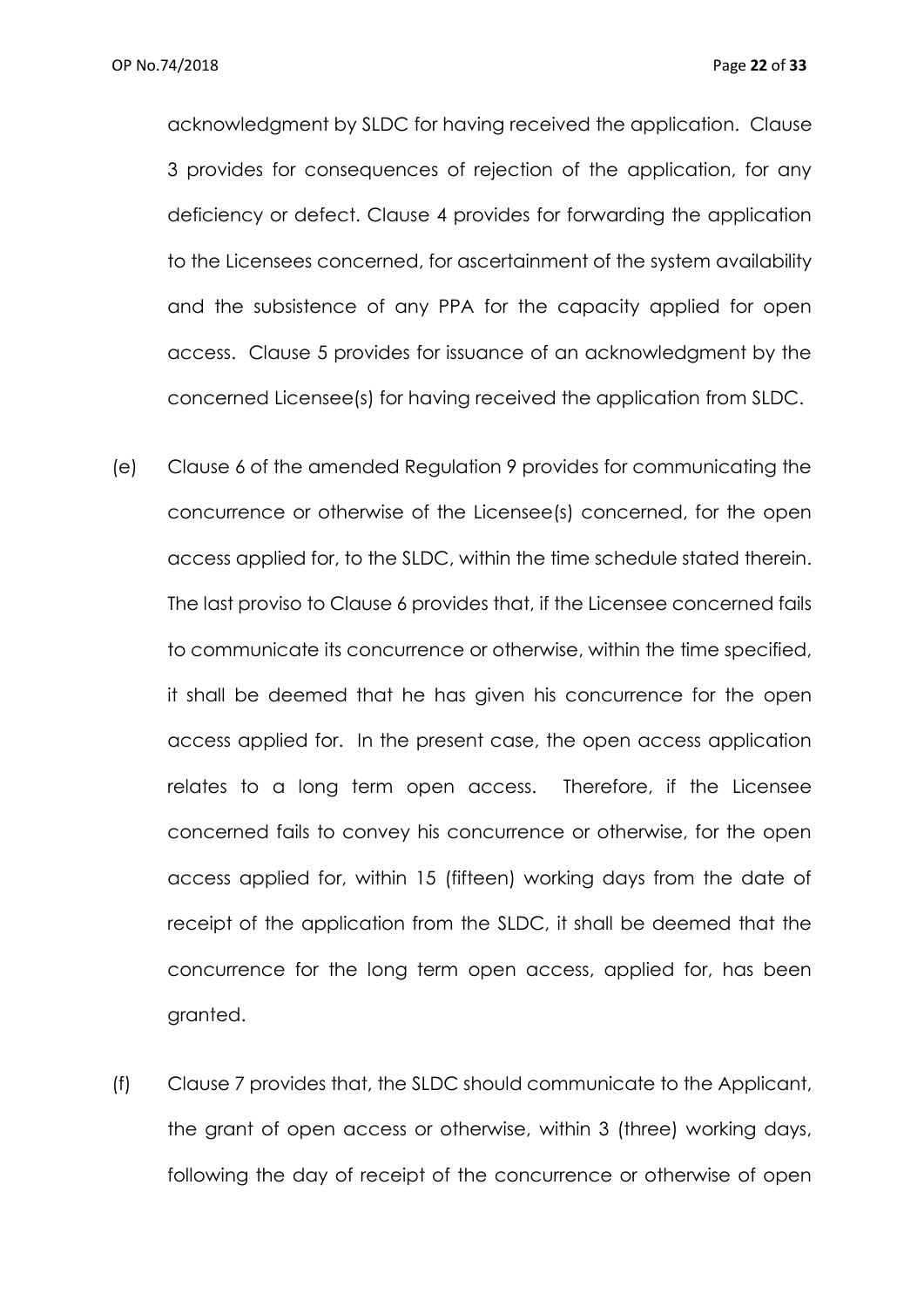access from all the Licensees concerned and in the absence of such communication to the Applicant from the SLDC, the open access applied for long term, shall be deemed to have been granted, subject to system availability. Therefore, Clause 7 provides for the intimation of grant of open access or otherwise and in the absence of such intimation, the deemed grant of open access.

- (g) Clause 8 provides that, the open access customer shall execute the agreement for wheeling of electricity, in duplicate or triplicate sets, as the case may be, and submit the same to the SLDC and also the concerned licensee(s) within five working days following the day of receipt of the communication for grant of open access or from the date deemed grant of such open access, as the case may be, failing which the open access granted or deemed to have been granted shall stand cancelled. Clause 9 provides that, the licensee(s) concerned shall execute the agreement for wheeling of electricity by signing his copy of the agreement and forward it to the SLDC within seven working days following the day of receipt of such agreement.
- (h) Clause 10 provides that, the effective date for commencement of operation of wheeling of electricity by the applicant shall be the date of receipt of the agreement by the licensee(s) for wheeling specified at Clause 8, stated above. Further, it provides that the effective date shall also be applicable for considering the banking of energy.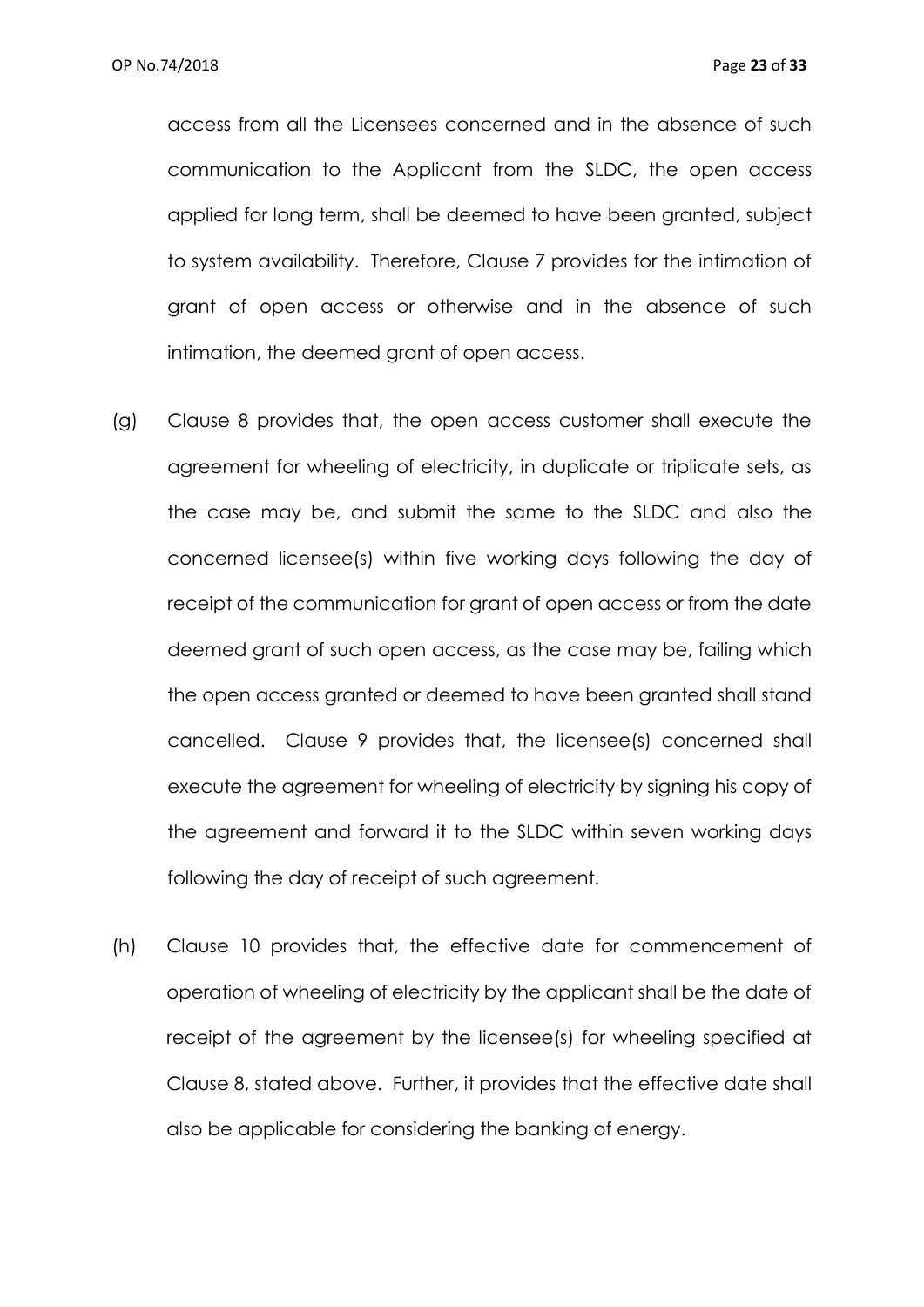- (i) In the present case, the Petitioner had filed the applications for long term open access on 15.03.2016. However, the bank guarantee was not produced with the applications. The third proviso to Clause 9 (1) of the Regulations provides that an application for long term open access has to be accompanied by a Bank guarantee and Clause 9 (2) of the Regulations provides that the SLDC shall acknowledge the application only if it is complete and accompanied by the relevant documents. The Respondent has stated that the BG was not produced with the application. In the chronology of events and the rejoinder, it is stated by the petitioner that BGs were submitted on 22.03.2016 and that the petitioner has not sought for any relief for the period when the BGs were not submitted. The letter dated 30.03.2016 of the petitioner addressed to the SLDC is produced by Respondent-2 as Annexure R-1. In this letter it is stated that arranging BGs would take some time. Therefore, the date of production of BGs cannot be taken as 22.03.2016. The date could be considered as 31.03.2016, on which date the Respondent-2 had sought concurrence from Respondent-1 for wheeling. Therefore, it can be stated that the application was 'complete' on 31.03.2016.
- (j) Assuming that, 31.03.2016 is taken as the date on which the open access application was duly filed, it should have been forwarded to the concerned Licensee, within 2 (two) working days, and thereafter, within 15 (fifteen) working days, the Licensee should have intimated the SLDC about the grant or otherwise of the long term open access. Thereafter,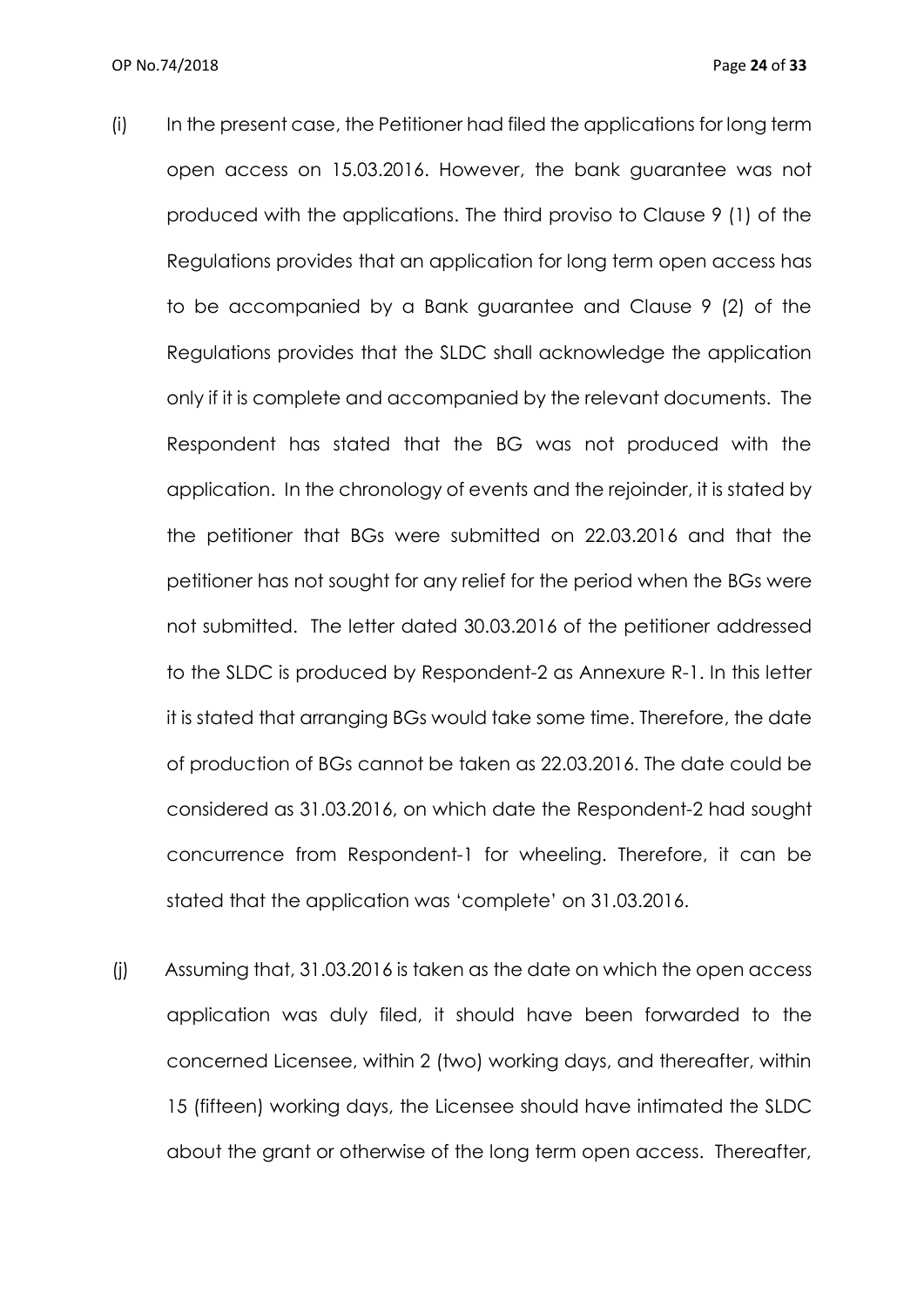the SLDC should intimate the grant of open access or otherwise, within 3 (three) working days from the date of receipt of the concurrence or otherwise for grant of the open access from the Licensee concerned. Therefore, within a period of 20 (twenty) working days from 31.3.2016, the grant or otherwise of the open access should have been intimated to the Petitioner. The Commission notes that, if the grant or otherwise of the long term open access was not intimated within the specified period, the open access, applied for, is deemed to have been granted. In such a scenario, within 5 (five) working days from the date of the deemed grant of open access, the Petitioner has to submit the required number of WBAs, with the signature of its authorized signatory to the SLDC and also to all the Licensees concerned; in default, the open access, deemed to have been granted, shall stand cancelled. Therefore, in the light of the amended Regulations, the question of delay in grant of open access, does not arise. If the Petitioner commits default in submitting the required number of WBAs to the concerned, within the specified time, the open access granted, or deemed to have been granted, stands cancelled. Therefore, any applicant for open access cannot blame that there was delay in grant of open access.

(k) The Petitioner does not claim that, it had submitted the required number of the WBAs to each of the Licensees concerned, as required in Clause 9(8) of the Regulations, within the stipulated time, from the date of deemed open access. The consequence would be that, the open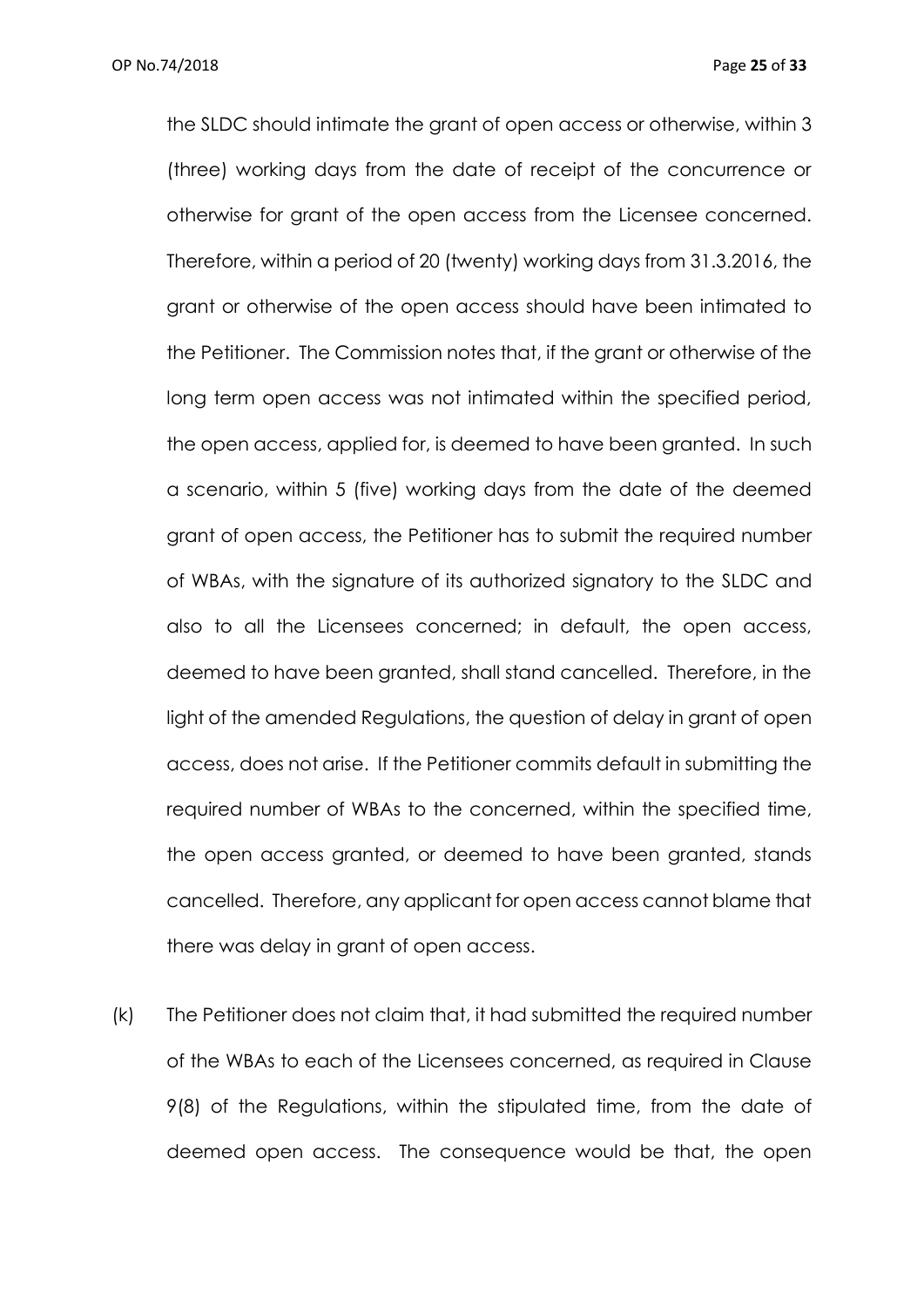access deemed to have been granted, would stand cancelled. Since the deemed open access granted stands cancelled, the Petitioner cannot claim compensation for the energy injected into the Grid, for any period prior to 02.06.2016, the date on which open access was granted.

- (l) It is contended on behalf of the Petitioner that, the delay in signing of the WBA, by the Respondents, is not relevant for reckoning the commencement of the operation of wheeling of electricity, but the effective date for the commencement of the operation of wheeling should be taken as the date on which plants were commissioned. This contention cannot be accepted, as it is contrary to the prevalent open access Regulations.
- (m) There were allegations that the SLDC and the ESCOMs would cause delays in the execution of the WBAs, causing loss to the Generators, who applied for open access. To overcome this situation, the Open Access Regulations were amended. The Amended Open Access Regulations, 2015, have been framed in order to avoid any delay in the grant of open access by the licensees / SLDC. For this purpose, the said Regulations stipulate the timeline for each activity and in default, the grant of 'deemed open access', to ensure that the parties to the transaction should act, in all alertness, so that the interest of the open access applicant is protected. Any benefit of credit of the wheeled energy or payment of compensation for the energy injected, could be considered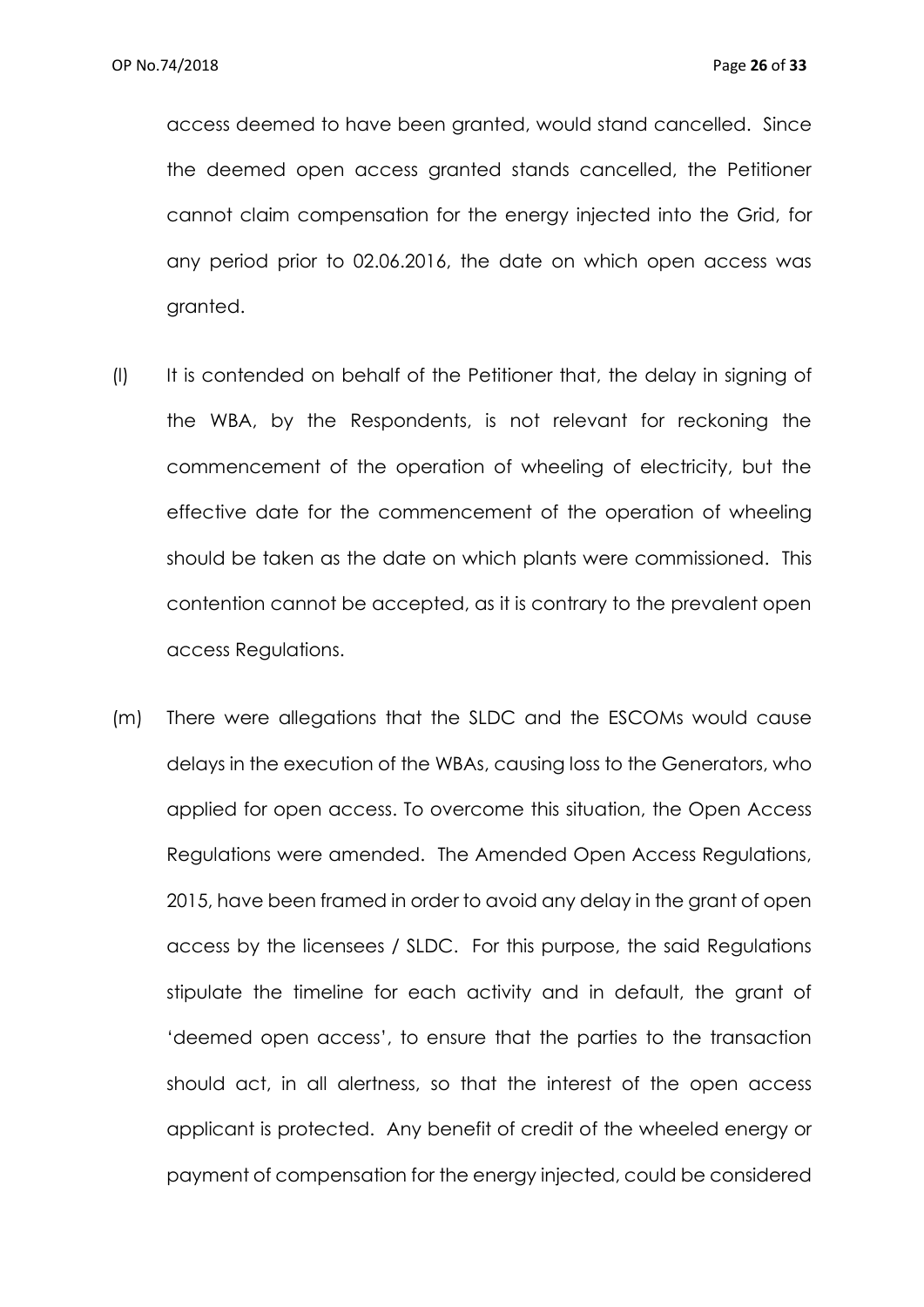only when the open access applicant strictly follows the amended Regulations, in letter and spirit.

- (n) For the above reasons, we answer Issue Nos.(1) in the negative.
- 9) ISSUE No.(2): *Whether the Petitioner is entitled to compensation for the energy injected into the Grid during the period prior to the date of commencement of wheeling, on the principles stated in Section 70 of the Indian Contract Act, 1872?*
- (a) Section 70 of the Indian Contract Act, 1872, reads thus:
	- *"70. Obligation of person enjoying benefit of nongratuitous act.- Where a person lawfully does anything for another person, or delivers anything to him, not intending to do so gratuitously, and such other person enjoys the benefit thereof, the latter is bound to make compensation to the former in respect of, or to restore, the thing so done or delivered."*
- (b) The Petitioner has contended that, the energy injected into the Grid has been utilized by the 2nd Respondent (BESCOM) and sold to the consumers, therefore, the 2nd Respondent (BESCOM) is making wrongful gain, at the cost of the Petitioner, and cannot retain the unjust enrichment.
- (c) On the other hand, the Respondents have contended that, the electrical energy injected into Grid cannot be stored and it would be consumed, instantaneously and there would be no option for the Respondents, either to accept or reject the said energy and such injection of power into the Grid is detrimental to the Grid discipline. It is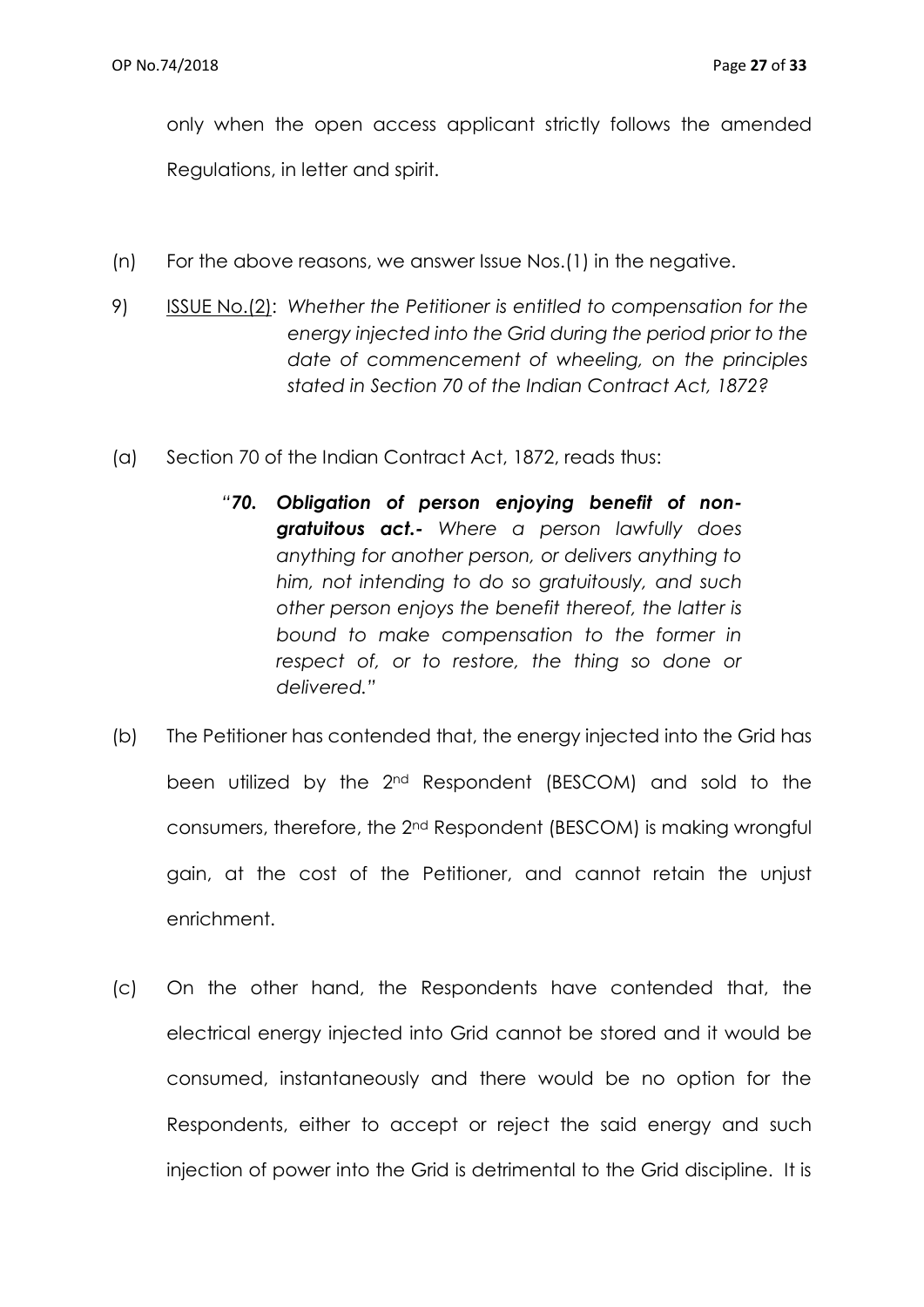also contended that, if a Generator injects energy without a Schedule or a PPA, the Utility would not be in a position to make effective use of such energy, as most often, it is not possible to ascertain, where exactly the energy was utilized, whether within the State or outside the State, depending upon the demand for consumption.

(d) We have gone through the various decisions, relied upon by the parties, in support of their respective contentions. We find that, though, earlier, in certain cases, compensation was awarded, for the energy injected into the Grid prior to entering into a commercial Agreement (PPA or WBA), on the basis of the principles stated in Section 70 of the Indian Contract Act, 1872, the recent decisions of the Hon'ble ATE, would clearly establish that, for the injection of such power into the Grid, no compensation can be granted. The following are the recent decisions of the Hon'ble ATE, in this regard:

> Appeal No.120/2016, decided on 08.05.2017, in the case of *Kamachi Sponge & Power Corporation Ltd., -Vs- Tamil Nadu Generation and Distribution Corporation Limited (TANGEDCO) and another;*

> Appeal No.117/2016, decided on 13.09.2017, in the case of *Renew Wind Energy Pvt.Ltd. –Vs- Karnataka Electricity Regulatory Commission and others*; and,

> Appeal No.37/2016, decided on 08.02.2019, in the case of *Lalpur Wind Energy Pvt. Ld., -Vs- Karnataka Electricity Regulatory Commission and others*.

As contended by the Respondents, it is not possible to ascertain, which consumer of which Distribution Licensee consumes the energy injected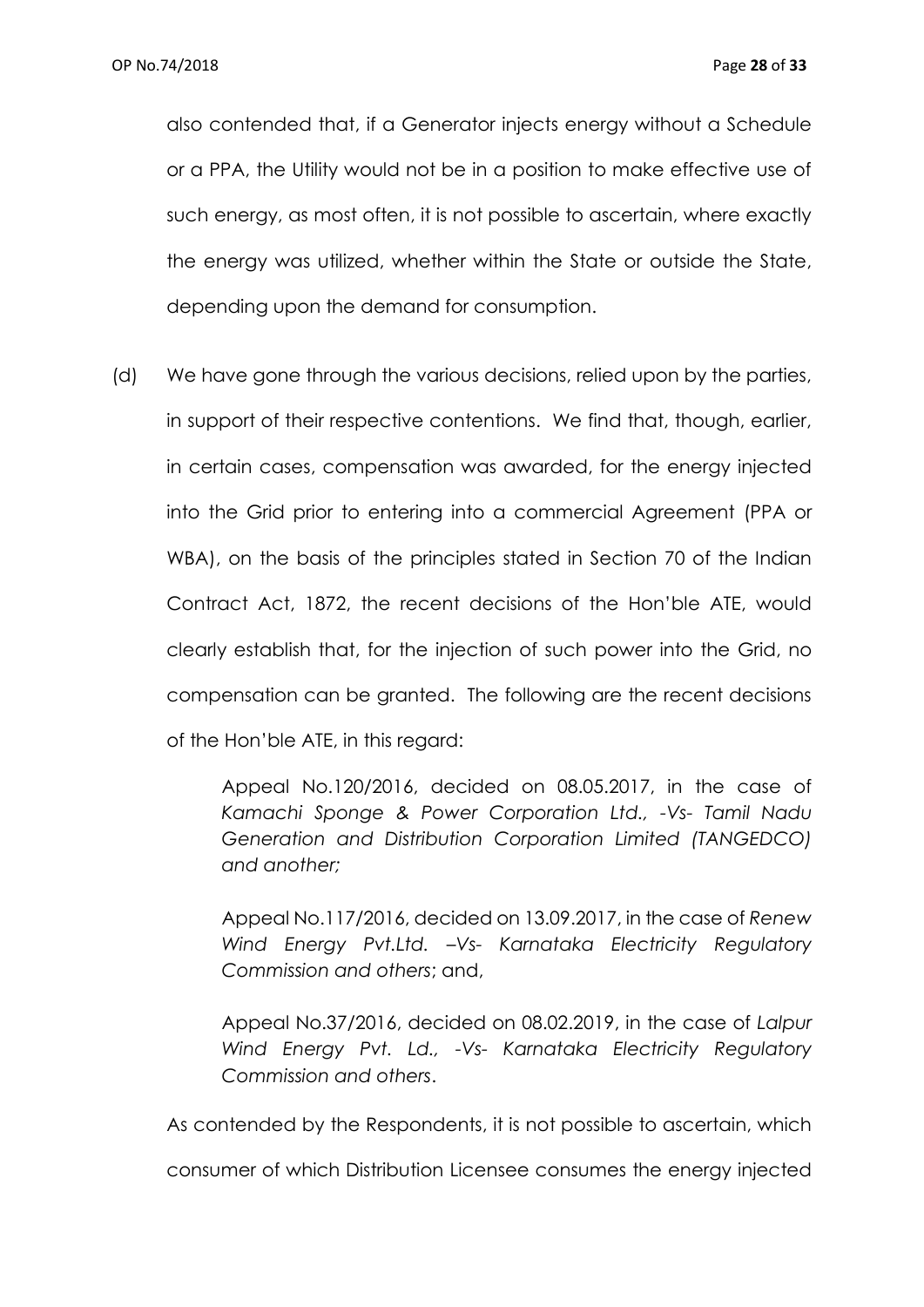into the Grid. In the present case, the other Distribution Licensees, apart from the 1st Respondent, are not parties. It is not established that, the 1st Respondent alone utilized the injected energy, for which the present claim is made. It may be noted that, to support such a claim there must be an obligation, either express or implied, to pay.

- (e) Therefore, on the principles stated in Section 70 of the Indian Contract Act, 1872, no relief can be granted to the Petitioner, for the energy injected prior to 12.07.2016.
- (f) For the above reasons, we answer Issue No.(2), in the negative.
- 10) ISSUE No.(3): *Whether the petitioner can be granted any relief in respect of the energy injected into the grid from 02.06.2016, the date of grant of open access to 11.07.2016, the day prior to the date of the execution of the WBAs?*
	- a) We have already discussed the effect of Clause 7 of Regulation 9, in Para 8 (j) supra. The petitioner has not availed the benefit of the deemed grant of open access, as discussed in Para 8 (j). The nodal agency as well as the respondents treated the earlier application dated: 15.03.2016 filed by the petitioner praying grant of open access, as subsisting and the same application was processed further for grant of open access.
	- b) The third proviso to Clause 7 of Regulation 9 reads thus:-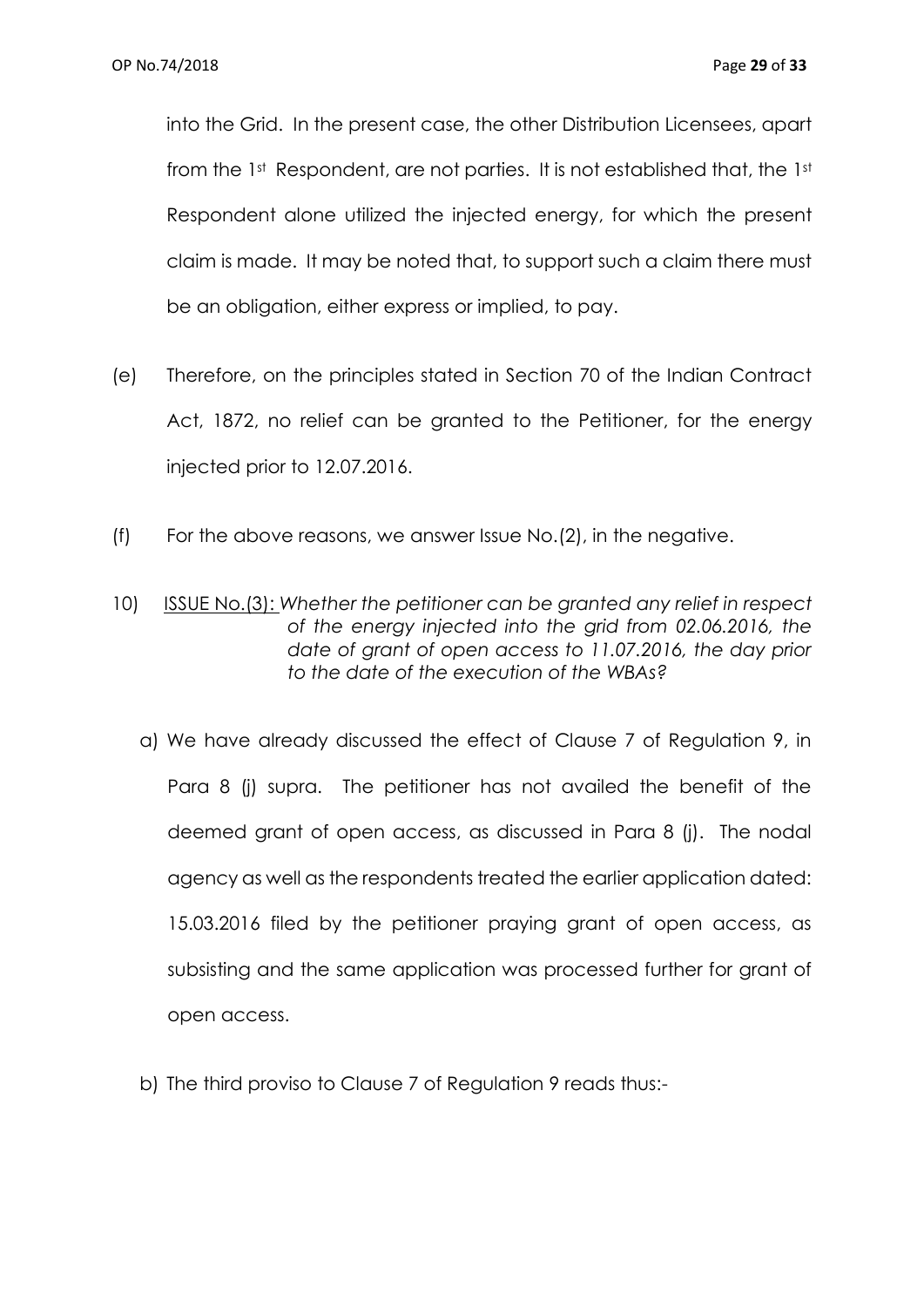*"Provided also that for any energy injected into the licensee's network from the date of grant of open access till the date of submission of agreement for wheeling, the applicant shall be entitled for payment of energy charges at Average Pooled Power Purchase cost (APPC] rate."*

c) We may reiterate Clause 10 of Regulation 9, which provides for effective date for commencement of the operation of Wheeling and Banking of electricity. The said Clause 10 reads thus:-

> *"The effective date for commencement of operation of wheeling of electricity by the applicant shall be the date of receipt of agreement for wheeling specified at Regulation (8) above by the licensees.*

> *Provided that the above effective date shall also be applicable for banking in the case of solar, wind and Mini-Hydel projects."*

- Note: In the above Clause 10, the words "Regulation 8" should be read as "Clause 8", as it appears to be a typographical error.
- d) The grant of Open Access has been communicated to the petitioner vide letters dated 02.06.2016 (Annexures N&O). The petitioner has not specifically stated the date on which it submitted the WBAs to respondents as required under Clause 8 of Regulation 9. However, stamp papers for preparing the WBAs were purchased in the name of the petitioner on 06.06.2016, as can be ascertained from the WBAs dated 12.07.2016 (Annexures P&Q). Therefore, the respondents were asked to furnish the date on which the petitioner submitted the WBAs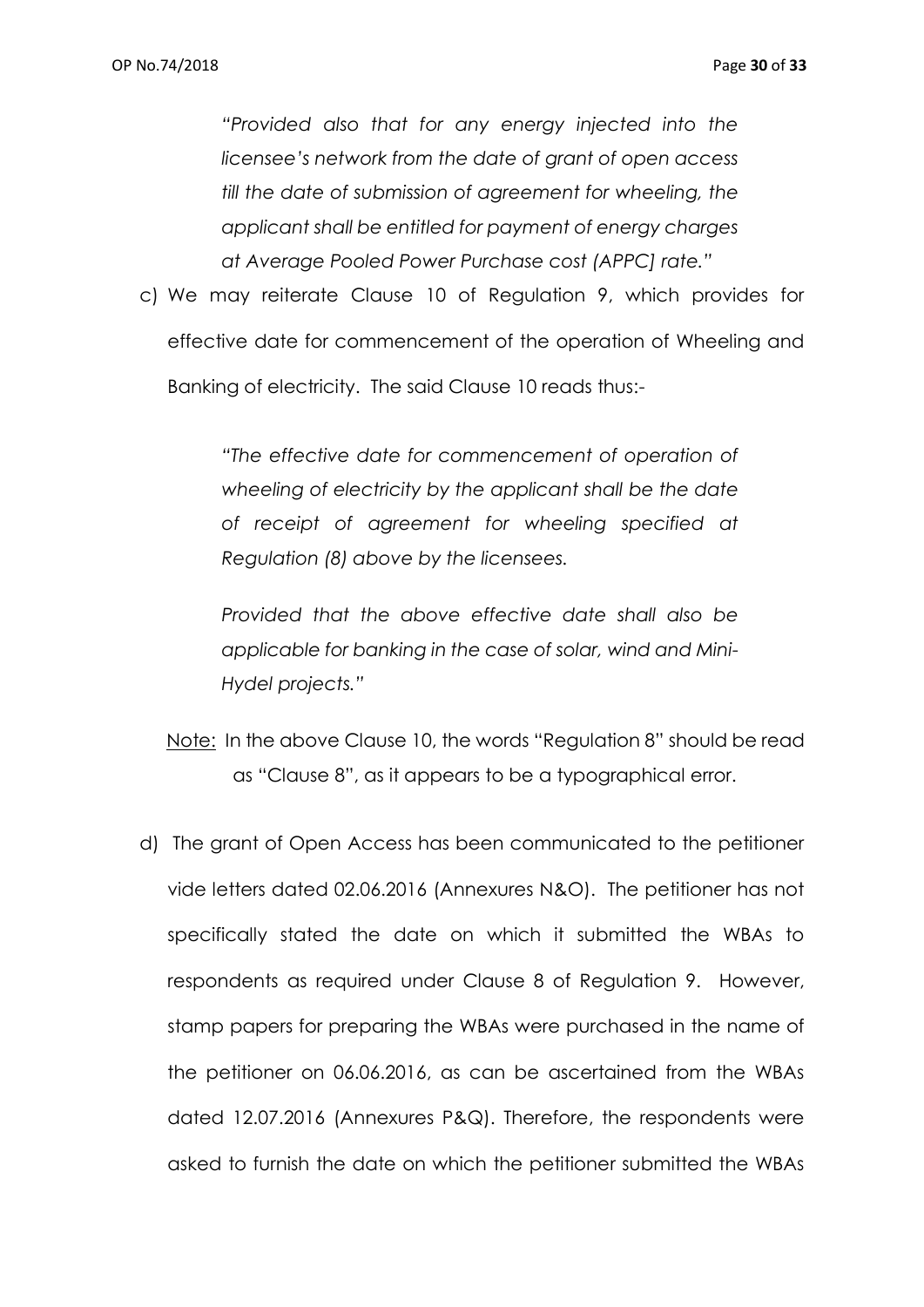executed by it to them, as required. In response to it, it is submitted that the respondents are following the old procedure itself, instead of the procedure stated in Clauses 8 & 9 of Regulation 9. It is submitted that after intimating the grant of open access, the petitioner would submit a request letter for finalising the execution of the WBA and thereafter, the 1st respondent would prepare the draft WBA and after getting the approval from the higher authority, the signature of the Generating Company and the signature of the Authorised Officer of the 1st respondent would be obtained and thereafter, the WBA would be sent to the 2nd respondent for its signature. It is submitted that these official procedures would take some time and in the present case, the finalisation of the execution of WBAs could be completed on 12.07.2016. It appears, because of adopting the old procedures by the respondents, the petitioner was prevented from submitting the WBAs as required under Clause 8 of Regulation 9.

- e) From the above facts, it is clear that in spite of the Amendment of the Regulation 9, the respondents are following the old procedures and they account for wheeling and banking of energy injected from the date of finalisation of the execution of WBA. Therefore, in this case, the energy injected was admittedly accounted from 12.07.2016 by the respondents.
- f) The third proviso to Clause 7 of Regulation 9, provides for payment of APPC rate for the quantum of energy injected into the grid from the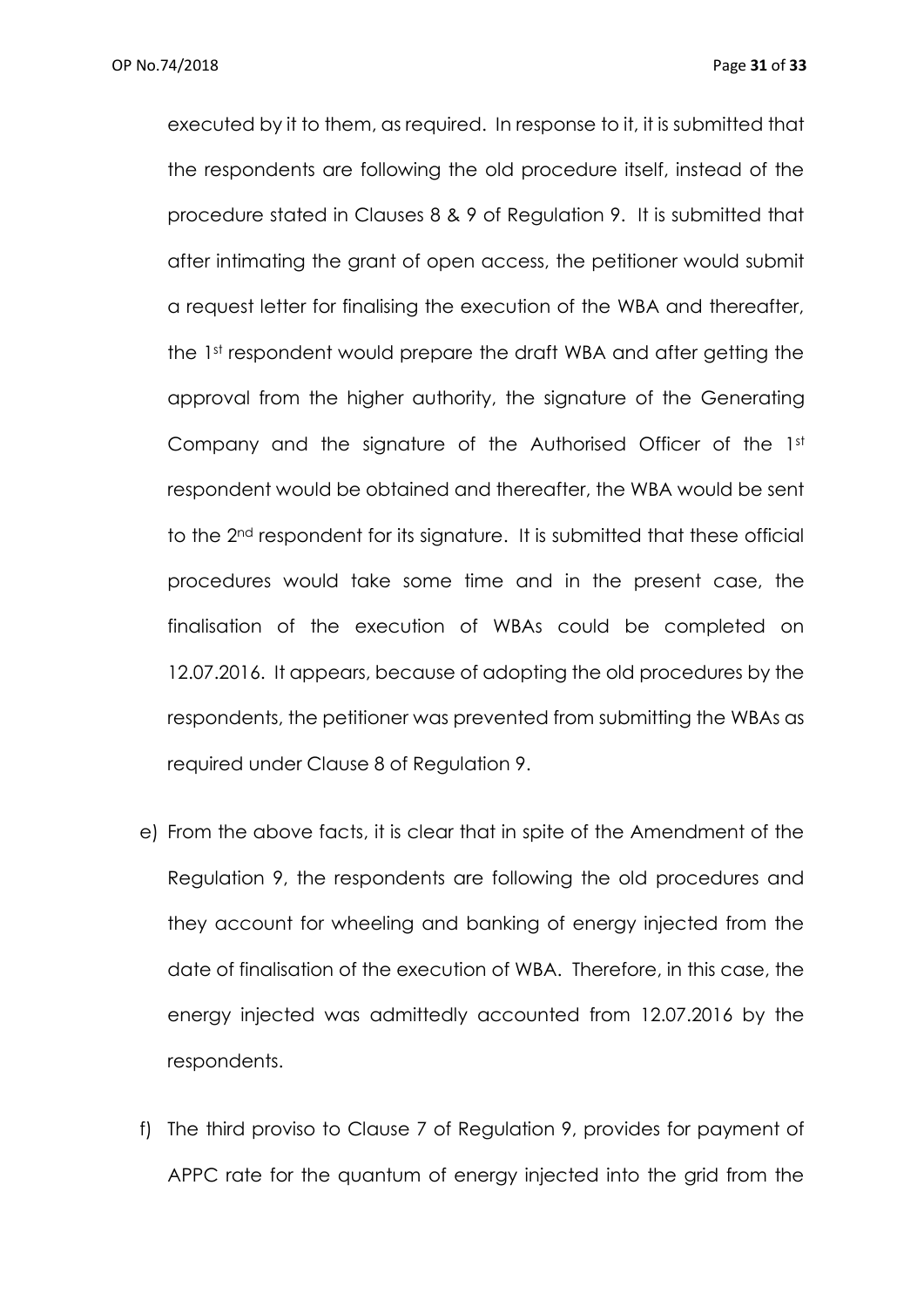date of grant of open access till the date of submission of agreement for wheeling. Clause 10 of Regulation 9, provides that the effective date for commencement of operation of wheeling of electricity by the applicant should be the date of receipt of the agreement for wheeling specified at Clause 8 of the said Regulation. As the respondents have failed to adopt the proper procedure, subsequent to grant of open access, we are of the considered view that the energy injected from 02.06.2016 till 11.07.2016 should be accounted for and credited to the account of the petitioner. We think, it would be appropriate to direct the respondents to consider the quantum of energy injected from 02.06.2016 to 11.07.2016 as energy banked and to account for the same as the opening balance of banked energy as on 01.01.2020. This would meet the ends of justice. Therefore, Issue No.3 is held accordingly.

11) ISSUE No.(4): *What Order?*

For the foregoing reasons, we pass the following:

## **O R D E R**

- a) The petition is partly allowed;
- b) The respondents are directed to account for the quantum of energy injected into the grid from 02.06.2016 to 11.07.2016, as banked energy and the same shall be taken to the credit of the petitioner as opening balance of banked energy as on 01.01.2020.